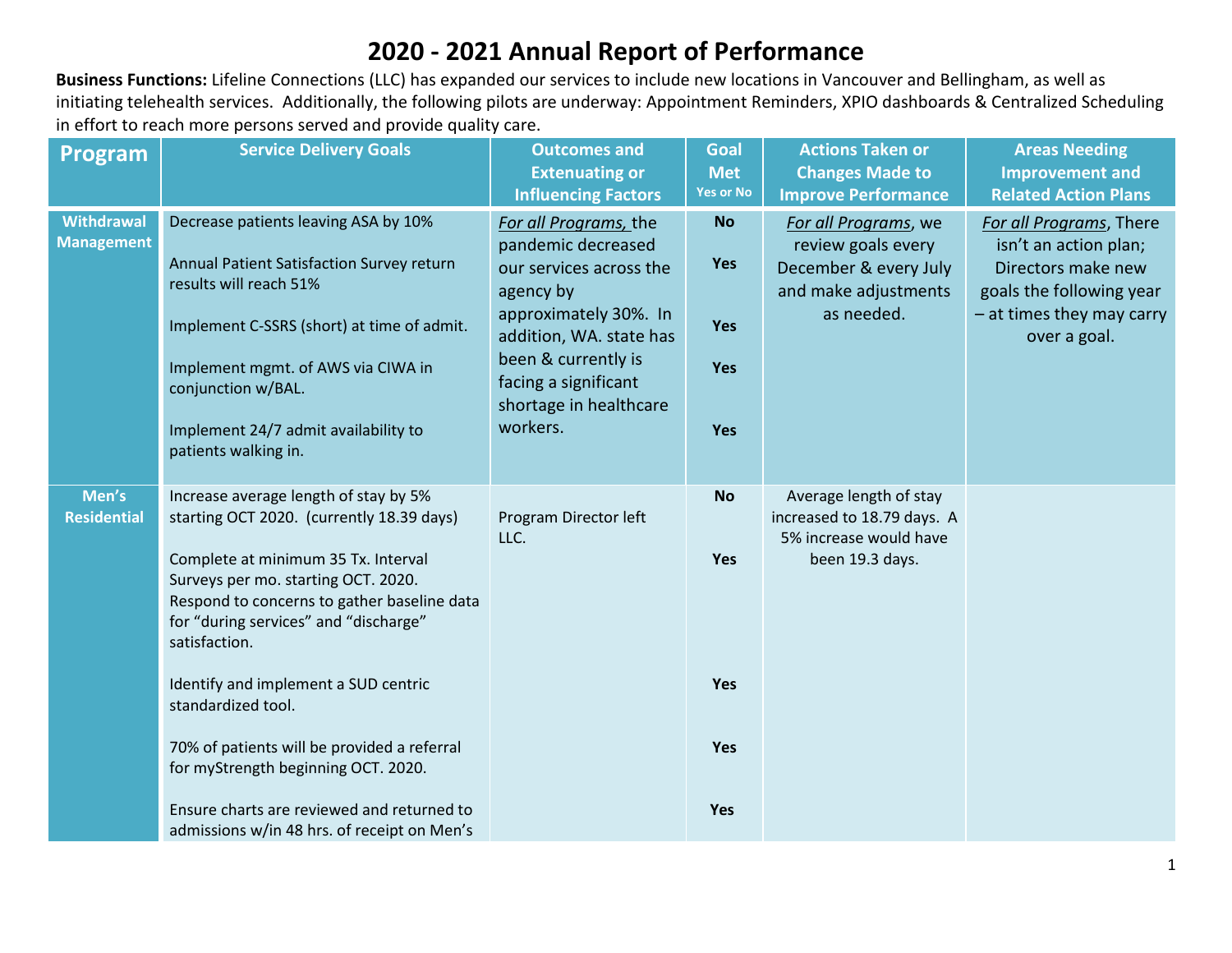|                                                           | Residential.                                                                                                                        |                                                                              |            |  |
|-----------------------------------------------------------|-------------------------------------------------------------------------------------------------------------------------------------|------------------------------------------------------------------------------|------------|--|
| Women's<br><b>Residential</b>                             | Ensure charts are reviewed and returned to<br>admissions within 48 business hours of<br>receipt starting 1/15/21.                   | Program Director left LLC                                                    | <b>Yes</b> |  |
|                                                           | <b>Increase Annual Patient Satisfaction Survey</b><br>rate by 3% by facility updates & increased<br>scheduled activities.           |                                                                              | <b>Yes</b> |  |
|                                                           | All patients with a C-SSRS score of<br>"moderate" or "high" will have a safety plan<br>in place.                                    |                                                                              | <b>No</b>  |  |
|                                                           | 75% of completions will be registered in<br>myStrenth by adding to tx. plans and<br>ongoing education of staff.                     |                                                                              | <b>No</b>  |  |
|                                                           | 25% of all Clark Co. residents, who complete<br>tx., will have a confirmed MH evaluation<br>appt. or be assessed while in services. |                                                                              | <b>No</b>  |  |
| <b>Pregnant &amp;</b><br><b>Parenting</b><br><b>Women</b> | Maintain an ave. census of 9 starting<br>2/2021.                                                                                    | Program Director left LLC<br>- note, this is the same<br>Program Director as | Yes        |  |
|                                                           | <b>Increase Annual Patient Satisfaction Survey</b><br>rate by 3% by facility updates & increased<br>scheduled activities.           | Women's Residential                                                          | <b>No</b>  |  |
|                                                           | All patients screened by GAIN-ss as having a<br>quadrant placement will receive or be<br>offered a MH assessment.                   |                                                                              | <b>No</b>  |  |
|                                                           | 75% of all patients who complete services<br>will be registered in myStrength.                                                      |                                                                              | <b>No</b>  |  |
|                                                           | Start a monthly father's group by DEC. 2020<br>with the Family Therapist or Peer Support<br>Staff.                                  |                                                                              | <b>No</b>  |  |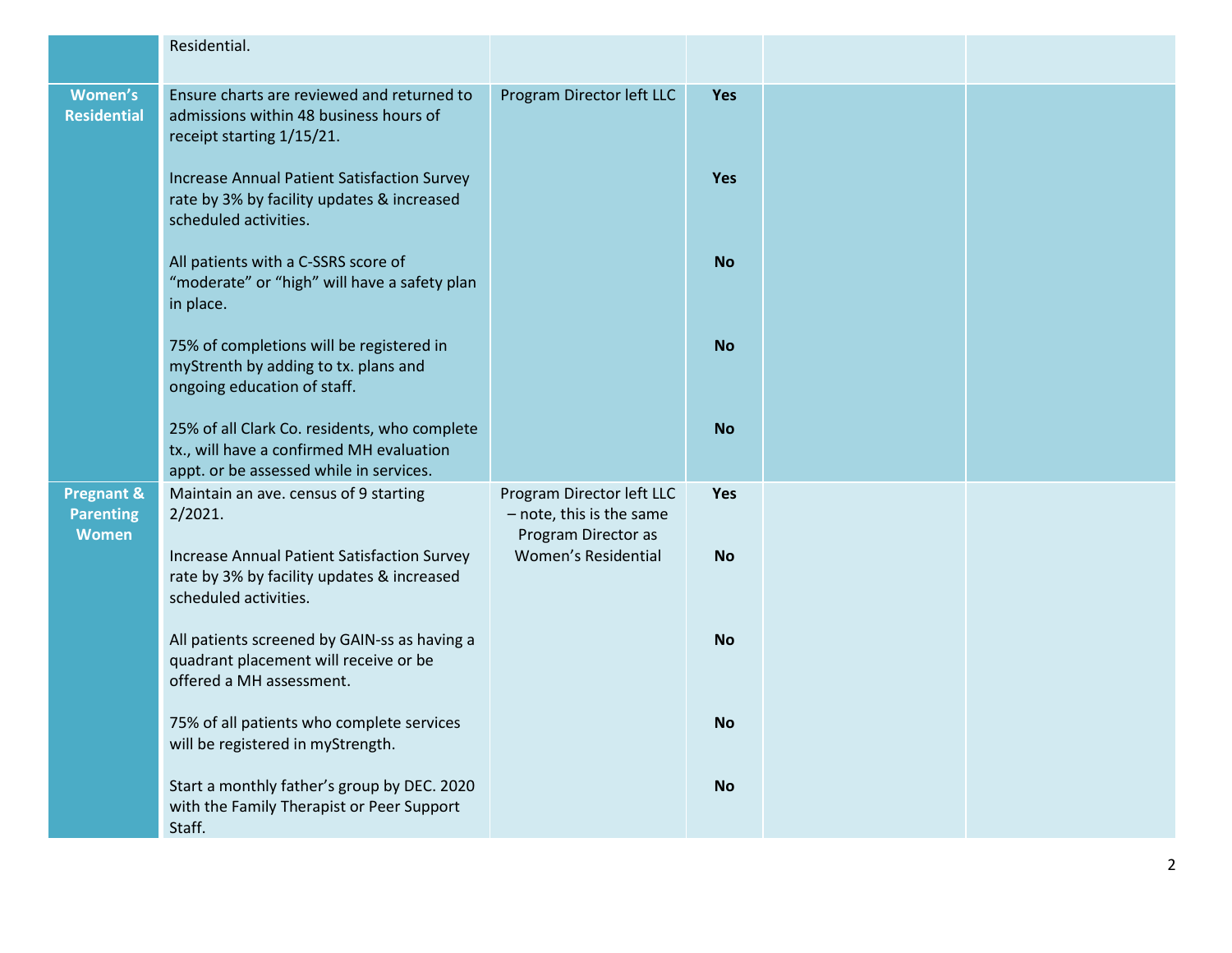|                                        | Increase and maintain staff productivity at                                          |                  | <b>No</b> | Ended the period at 47.8% |  |
|----------------------------------------|--------------------------------------------------------------------------------------|------------------|-----------|---------------------------|--|
| <b>SUD</b><br>Outpatient-              | 55%.                                                                                 |                  |           | productivity.             |  |
| <b>Clark Co.</b>                       | 50% of patients receiving Peer Support                                               |                  | <b>No</b> |                           |  |
|                                        | Services will report an improvement in their                                         |                  |           |                           |  |
|                                        | recovery support system thru the course of<br>tx.                                    |                  |           |                           |  |
|                                        |                                                                                      |                  |           |                           |  |
|                                        | Identify and implement a SUD centric<br>standardized tool.                           |                  | Yes       |                           |  |
|                                        |                                                                                      |                  |           |                           |  |
|                                        | Identify and implement specific DUI group &                                          |                  | Yes       |                           |  |
|                                        | curriculum.                                                                          |                  |           |                           |  |
|                                        | Reduce discharge type for "no contact" after                                         |                  | <b>No</b> |                           |  |
|                                        | residential referral to OP services by 40%.                                          |                  |           |                           |  |
| <b>Therapeutic</b><br><b>Specialty</b> | Increase Staff Productivity to 55% ave.                                              | Program Director | <b>No</b> |                           |  |
| <b>Courts</b>                          | <b>Increase Annual Patient Satisfaction Survey</b>                                   | Retired.         | <b>No</b> |                           |  |
|                                        | responses by 30%.                                                                    |                  |           |                           |  |
|                                        | Identify & implement a SUD centric                                                   |                  | <b>No</b> |                           |  |
|                                        | standardized tool.                                                                   |                  |           |                           |  |
|                                        |                                                                                      |                  |           |                           |  |
|                                        | Start and maintain a gender specific<br>"Seeking Safety" weekly group (for a min. of |                  | Yes       |                           |  |
|                                        | 5 mo.).                                                                              |                  |           |                           |  |
|                                        | IOP/OP intakes will be scheduled within 5                                            |                  | Yes       |                           |  |
|                                        | working days (7 days) from release from jail                                         |                  |           |                           |  |
|                                        | or initial assessment.                                                               |                  |           |                           |  |
| <b>Mental</b><br><b>Health</b>         | Program will generate + income on ave. for<br>the period of OCT 2020 to May 2021.    |                  | <b>No</b> |                           |  |
| Outpatient-                            |                                                                                      |                  |           |                           |  |
| VANC.                                  | Using the Annual Patient Satisfaction Survey,                                        |                  | Yes       |                           |  |
|                                        | at least 90% of clients will report satisfaction<br>with services and staff.         |                  |           |                           |  |
|                                        |                                                                                      |                  |           |                           |  |
|                                        |                                                                                      |                  |           |                           |  |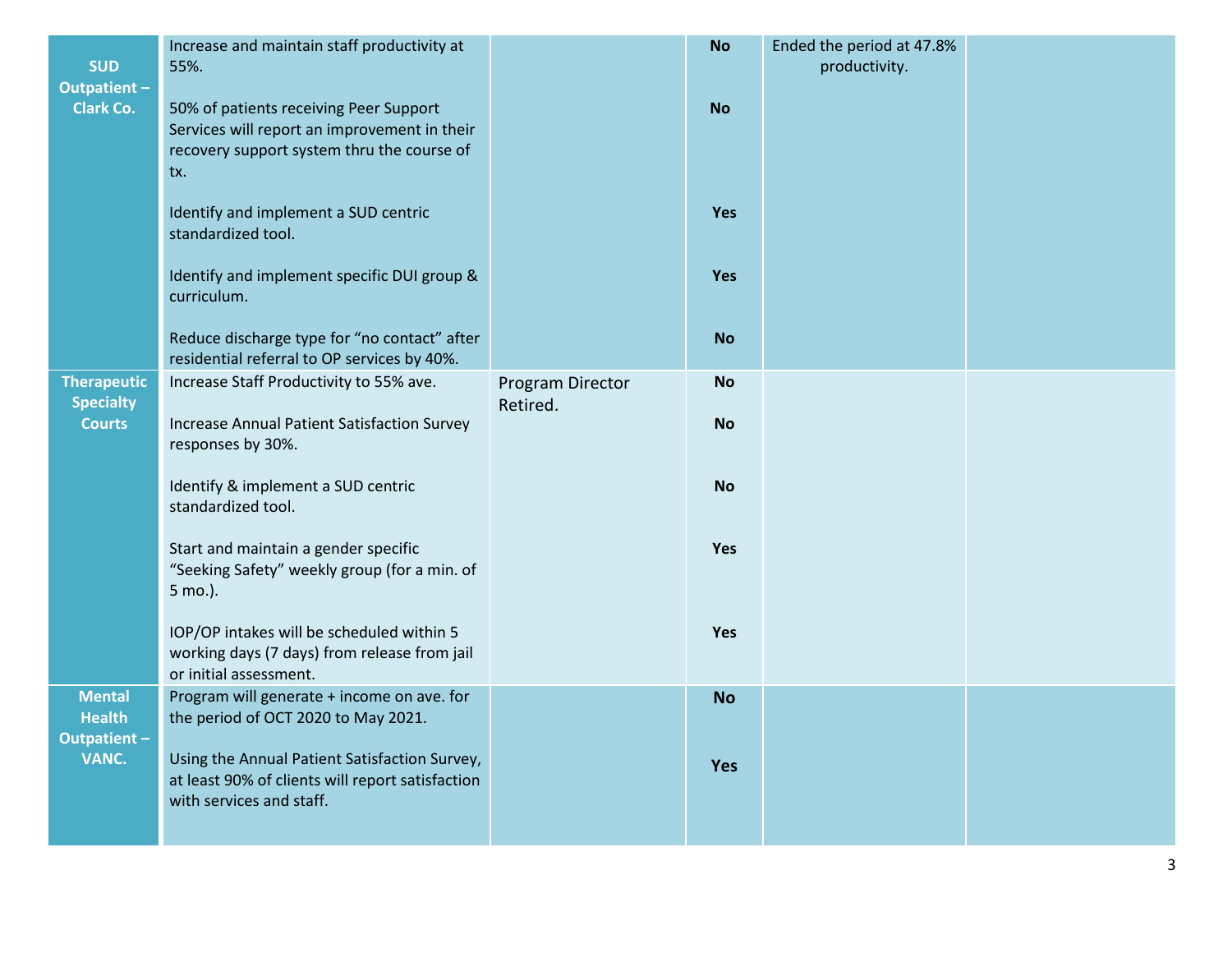|                                                      | Increase + outcomes AEB a decrease by 3<br>points on the GAD or PHQ-9. Screening<br>intervals to be completed at 30, 60,90 and<br>every 3 mo. after.                        | Yes        |  |
|------------------------------------------------------|-----------------------------------------------------------------------------------------------------------------------------------------------------------------------------|------------|--|
|                                                      | Program will demonstrate increased<br>utilization of Peer Support services as<br>demonstrated by at least 65% of tx plans<br>include a referral to Peer Support Specialist. | <b>Yes</b> |  |
|                                                      | Program will increase access to services by<br>implementing telehealth services program<br>for out of county patients.                                                      | <b>Yes</b> |  |
| <b>COMET</b><br><b>Assertive</b><br><b>Community</b> | Maintain a caseload of 55 clients for a<br>consistent 3 mo. period.                                                                                                         | Yes        |  |
| <b>Treatment</b>                                     | COMET will have a 50% response rate on<br>Annual Patient Satisfaction Survey.                                                                                               | Yes        |  |
|                                                      | 80% of new clients will have the PHQ-9<br>screening administrated by second<br>engagement.                                                                                  | Yes        |  |
|                                                      | New clients will be offered resources for<br>phone access within 30 days of services.                                                                                       | <b>No</b>  |  |
|                                                      | 85% of COMET referrals will be<br>contacted/attempted within 3 business<br>days.                                                                                            | <b>Yes</b> |  |
| <b>Mental</b><br>Health $-$<br><b>Orchards</b>       | Program clinical staff and peers will maintain<br>a productivity ave. of at least 50% for the<br>time period OCT 2020 - May 2021.                                           | <b>No</b>  |  |
|                                                      | Using the Annual Patient Satisfaction Survey,<br>at least 90% of clients will report satisfaction<br>with services and staff with at least a 50%<br>response rate.          | <b>Yes</b> |  |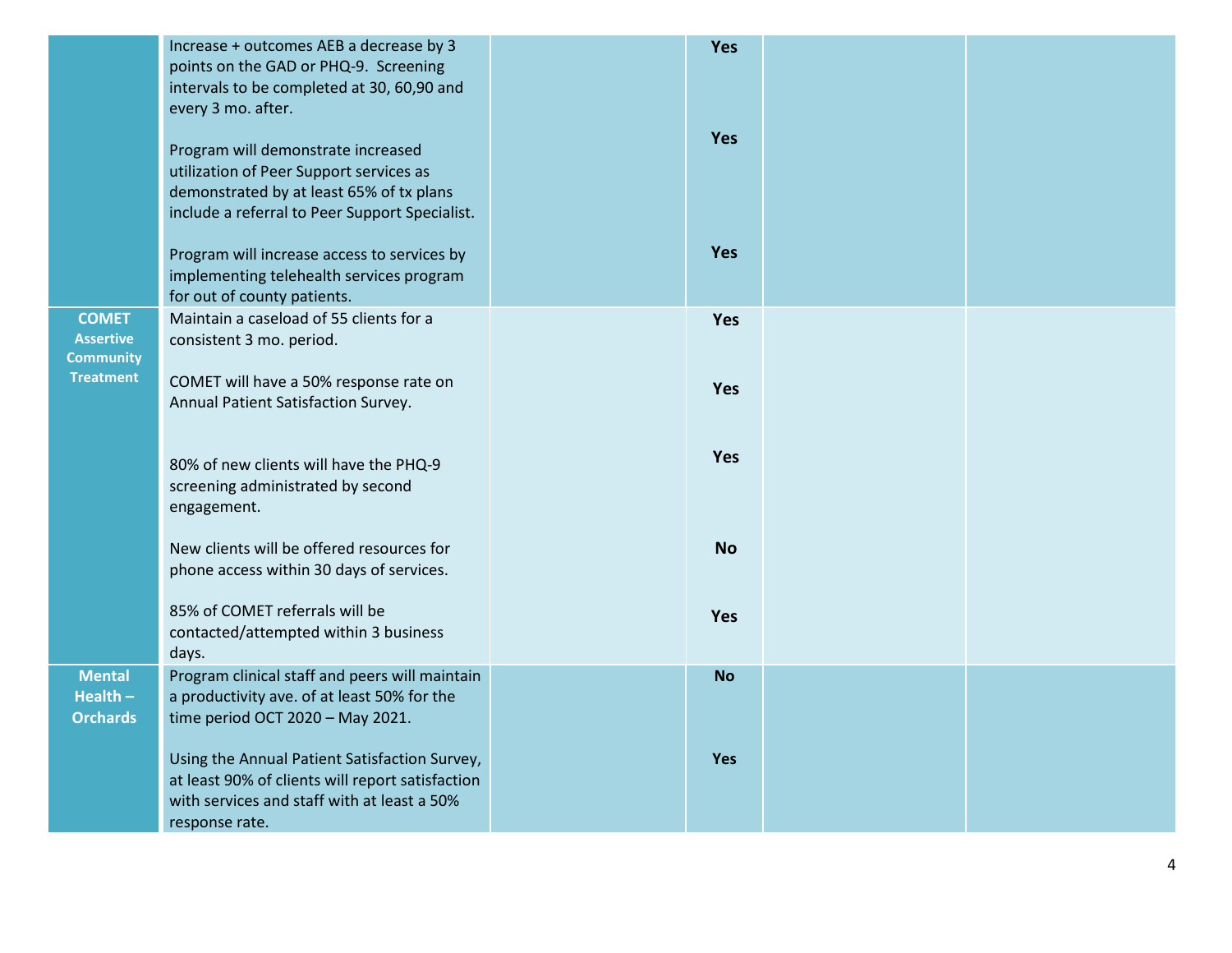|                                              | Increase positive outcomes AEB a decrease<br>by 3 points on the GAD or PHQ9. Screening<br>intervals to be completed at 30, 60, 90 and<br>every 3 mo. after.                          | Yes        |  |
|----------------------------------------------|--------------------------------------------------------------------------------------------------------------------------------------------------------------------------------------|------------|--|
|                                              | Program will demonstrate increased<br>utilization of Peer Support Services as<br>demonstrated by at least 65% of treatment<br>plans including a referral to a peer.                  | <b>No</b>  |  |
|                                              | Program will increase access to services by<br>implementing telehealth services program<br>for out of county clients.                                                                | <b>Yes</b> |  |
| <b>Crisis Triage</b><br><b>Stabilization</b> | Open CTS program and grow census to 80%<br>occupancy                                                                                                                                 | Yes        |  |
|                                              | Implement satisfaction survey at time of<br>discharge to track patient satisfaction.                                                                                                 | Yes        |  |
|                                              | Implement basis-24 standardized tool to<br>measure program effectiveness.                                                                                                            | <b>Yes</b> |  |
|                                              | Track status for planned, unplanned/AMA,<br>and WSA discharges.                                                                                                                      | <b>Yes</b> |  |
|                                              | Implement live line answering for<br>urgent/emergent intakes.                                                                                                                        | Yes        |  |
| <b>Aberdeen</b>                              | Productivity will average 50% beginning<br>OCT. 2020                                                                                                                                 | <b>No</b>  |  |
|                                              | Initiate MH groups and take a patient survey<br>at 1 month and 3 months to meet a 95%<br>satisfaction of the new service. Make<br>changes if not meeting 95% rate and re-<br>survey. | <b>No</b>  |  |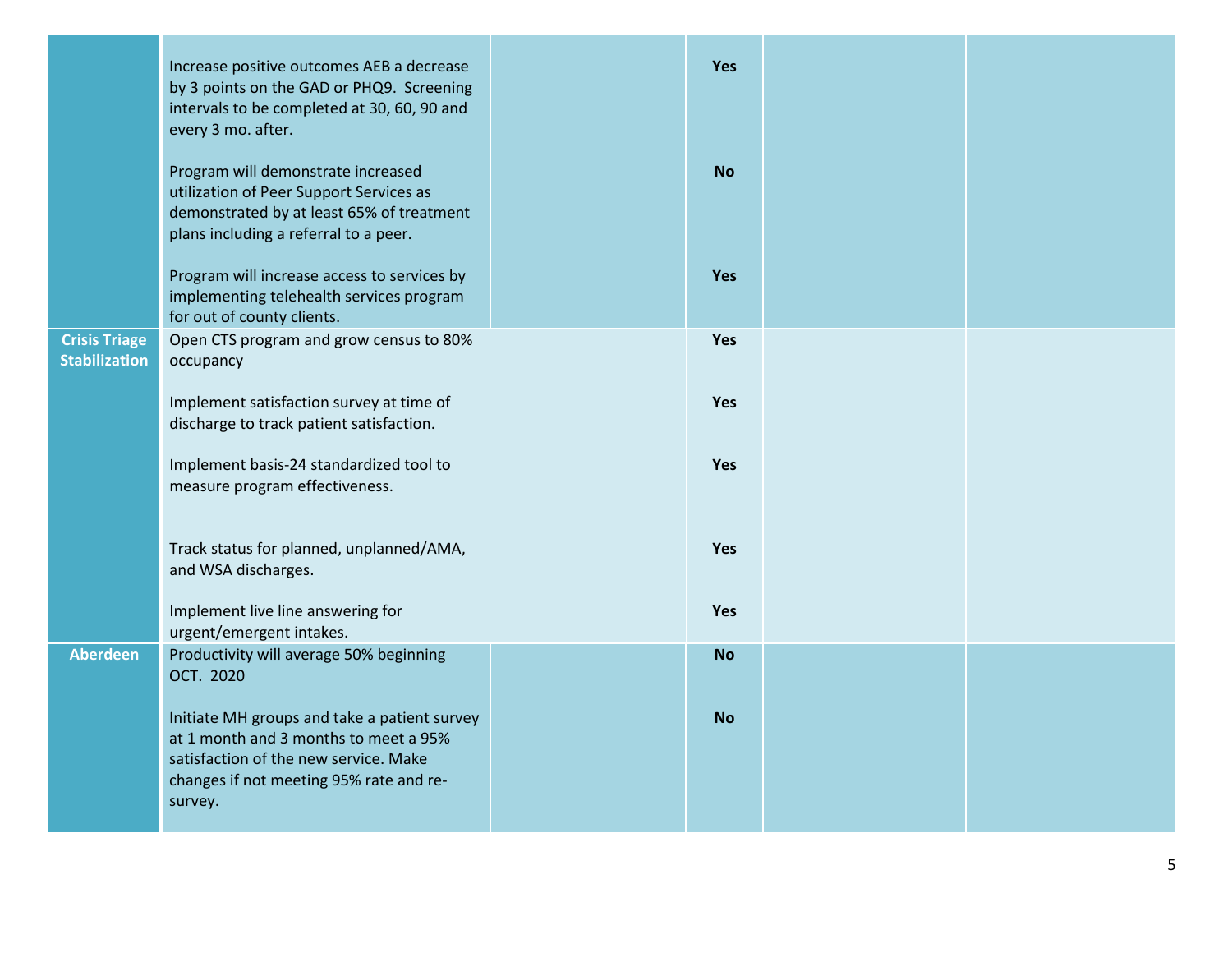|                     | Offer 90% of mental health patients a                                            | Yes        |  |
|---------------------|----------------------------------------------------------------------------------|------------|--|
|                     | medication evaluation.                                                           |            |  |
|                     |                                                                                  |            |  |
|                     | Identify and implement a screening tool and                                      | Yes        |  |
|                     | create a system for monitoring outcomes.                                         |            |  |
|                     |                                                                                  |            |  |
|                     | Provide open access for both SUD and MH<br>assessments at least 3 days per week. | Yes        |  |
| <b>Deputy Chief</b> | Develop seclusion and restraint policy and                                       | Yes        |  |
| <b>Officer</b>      | training plan for staff.                                                         |            |  |
|                     |                                                                                  |            |  |
|                     | Identify and implement one idea to increase                                      | Yes        |  |
|                     | patient satisfaction for CTS and OCRP.                                           |            |  |
|                     |                                                                                  |            |  |
|                     | Implement Care Cards/Caring Messages.                                            | Yes        |  |
|                     |                                                                                  |            |  |
|                     | Implement new safety plan for CTS and                                            | Yes        |  |
|                     | oversee training as needed.                                                      |            |  |
|                     | Implement OCRP program and develop                                               | Yes        |  |
|                     | program outcomes.                                                                |            |  |
| <b>ECS</b>          | Patient visit numbers will increase by an                                        | <b>Yes</b> |  |
|                     | average of 15%.                                                                  |            |  |
|                     |                                                                                  |            |  |
|                     | Patient response rate to the Annual Patient                                      | <b>No</b>  |  |
|                     | Satisfaction Survey will increase to 75%.                                        |            |  |
|                     |                                                                                  |            |  |
|                     | PHQ-9 administered during the review                                             | <b>No</b>  |  |
|                     | period.                                                                          |            |  |
|                     | Implement the SBS notebook system                                                | <b>Yes</b> |  |
|                     | created by HCS/ECS for 6 adult family homes                                      |            |  |
|                     | with SBS clients.                                                                |            |  |
|                     |                                                                                  |            |  |
|                     | Develop and implement hospital admission                                         | Yes        |  |
|                     | packets for coordination of care and safe                                        |            |  |
|                     | discharge that include: MAR, behavior                                            |            |  |
|                     | support plan, safety plan, pharmacy,                                             |            |  |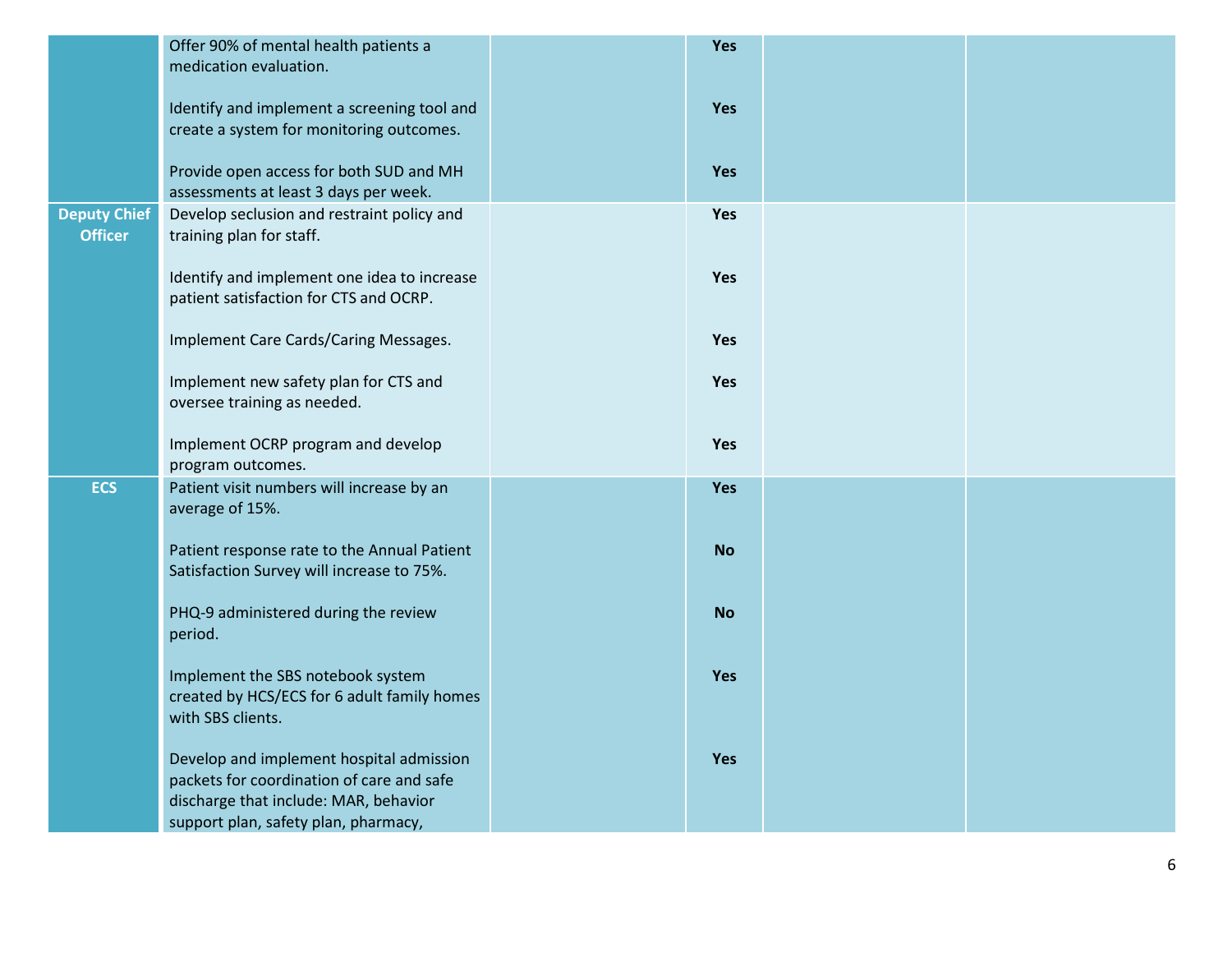|                               | provider, and ROI for 20 adult family homes.                                                                                    |                                 |            |  |
|-------------------------------|---------------------------------------------------------------------------------------------------------------------------------|---------------------------------|------------|--|
| <b>Health</b><br><b>Homes</b> | 70% of appointments will be billed at Tier 1<br>or Tier 2.                                                                      | Program Supervisor<br>left LLC. | Yes        |  |
|                               | Attain a 50% response rate on the Annual<br>Patient Satisfaction Survey.                                                        |                                 | <b>No</b>  |  |
|                               | 75% of patients will have an increased score<br>on the Patient Activation Measure.                                              |                                 | <b>No</b>  |  |
|                               | 90% of patients will have an established PCP<br>within 60 days of program start date in EHR.                                    |                                 | <b>No</b>  |  |
|                               | 80% of transitions of care will have an in-<br>hospital or telehealth visit (where required)<br>and post-d/c contact completed. |                                 | <b>No</b>  |  |
| <b>Housing</b>                | The supportive housing program will break<br>even financially.                                                                  |                                 | Yes        |  |
|                               | Increase response rate for patient<br>satisfaction survey to 50%.                                                               |                                 | <b>No</b>  |  |
|                               | 50% of patients active in housing program<br>for 60 days or more will be housed.                                                |                                 | Yes        |  |
|                               | A supportive housing specialist will become<br>RentWell certified and start a RentWell class<br>for current patients.           |                                 | <b>No</b>  |  |
|                               | The housing programs will open for<br>general/community referrals.                                                              |                                 | <b>Yes</b> |  |
| <b>Employment</b>             | Each Employment Specialist will have 1 new<br>job start per quarter.                                                            |                                 | <b>Yes</b> |  |
|                               | 85% of supported employment patients will                                                                                       |                                 | <b>No</b>  |  |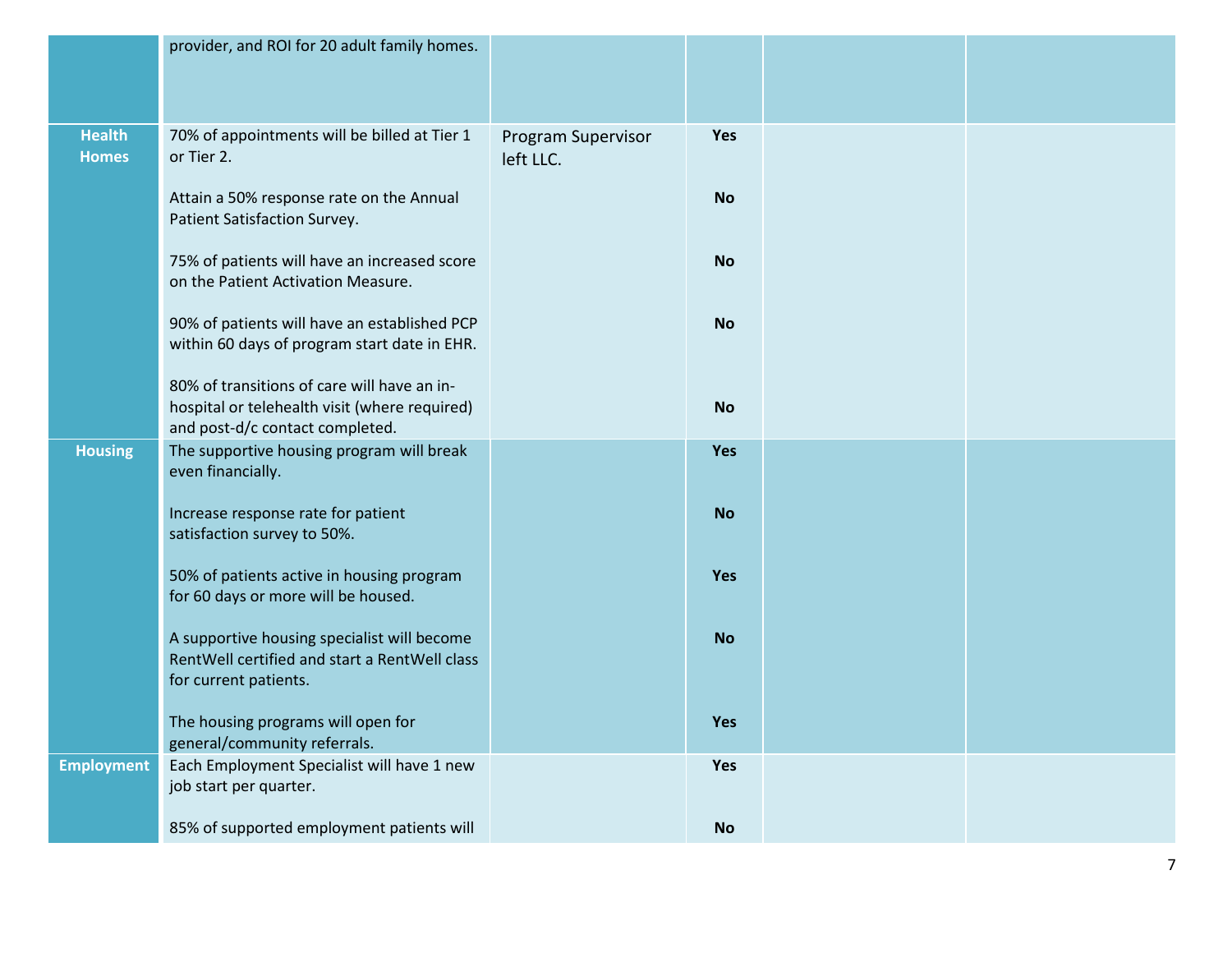|             | have a referral to DVR as an additional<br>resource.                                                                                                  |           |  |
|-------------|-------------------------------------------------------------------------------------------------------------------------------------------------------|-----------|--|
|             | Outreach will occur between 3-5 business<br>days from date of referral.                                                                               | <b>No</b> |  |
| <b>OCRP</b> | 90% of patients will have at least 10 service<br>hours a week.                                                                                        | <b>No</b> |  |
|             | The Annual Patient Satisfaction Survey will<br>have a 50% response rate.                                                                              | Yes       |  |
|             | 80% of patients will be referred for re-<br>evaluation.                                                                                               | Yes       |  |
|             | Implement completion of the C-SSRS at<br>intake.                                                                                                      | Yes       |  |
|             | 90% of patients will have an intake<br>appointment scheduled within 3 days of<br>referral received.                                                   | <b>No</b> |  |
| <b>UA</b>   | Reduce OT by 5%                                                                                                                                       | Yes       |  |
|             | Develop a patient satisfaction survey and<br>achieve a satisfaction rate of 75% or above.                                                             | Yes       |  |
|             | Submit orders bi-weekly and keep supply<br>stock info sheet.                                                                                          | Yes       |  |
|             | Create UA information criteria/info sheet<br>and complete educational meeting with 5<br>VA campus programs to help them<br>understand the UA process. | <b>No</b> |  |
|             | All UA staff to complete MI and customer<br>service training.                                                                                         | Yes       |  |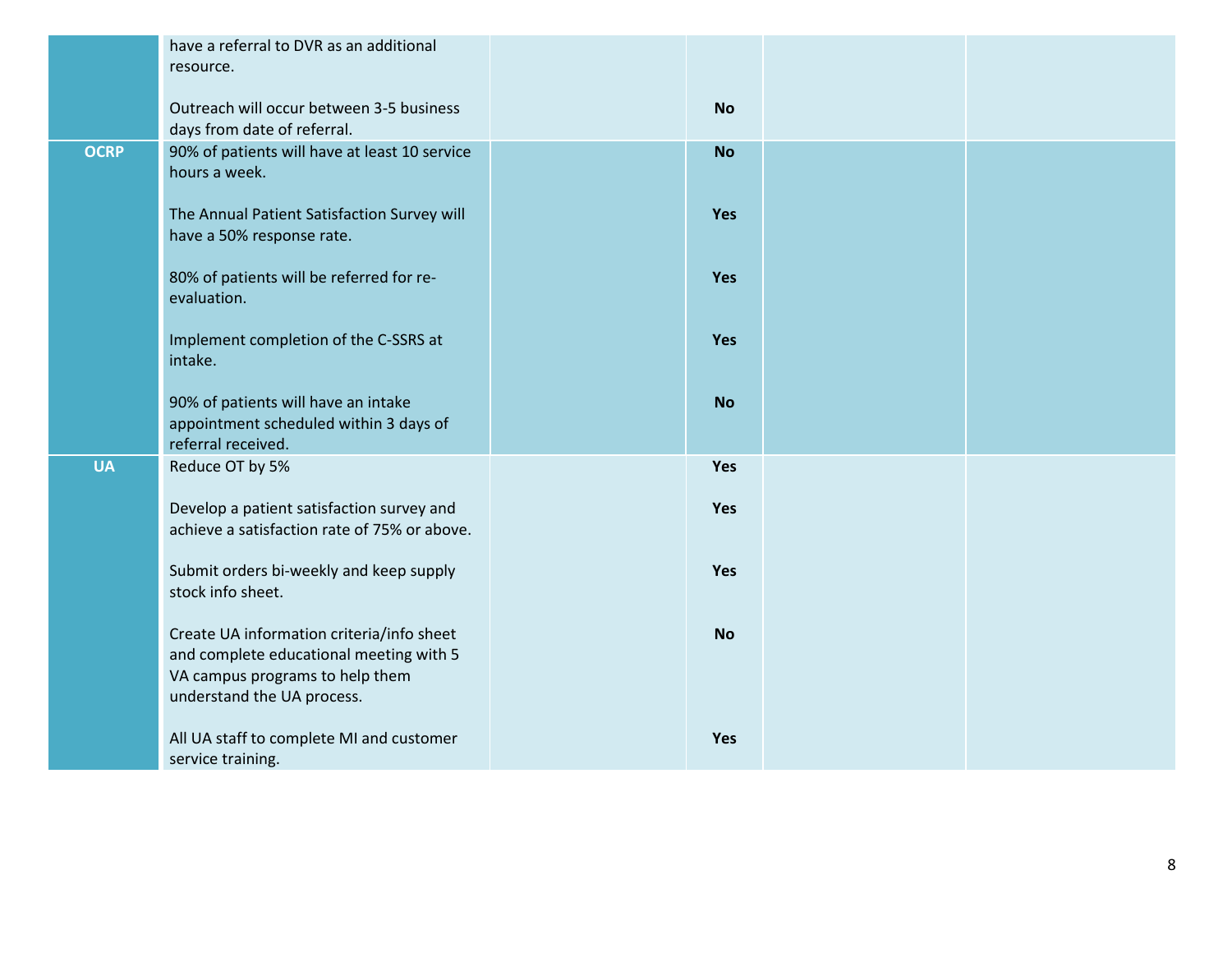| <b>School Based</b><br><b>MH</b> | Clinical staff will maintain a productivity<br>average of 43% during the school year.                                                       | <b>No</b>  |  |
|----------------------------------|---------------------------------------------------------------------------------------------------------------------------------------------|------------|--|
|                                  | Using the Annual Patient Satisfaction Survey,<br>at least 94% of clients will report satisfaction<br>with services and staff.               | Yes        |  |
|                                  | Demonstrate overall reduction in PHQ-9<br>Scores over the course of the school year<br>(given at least once every 60 days).                 | Yes        |  |
|                                  | Implement use of PHQ-9 Youth Survey to<br>track outcomes including adding youth<br>version to CareLogic.                                    | Yes        |  |
|                                  | Virtual support group for students which<br>addresses COVID-19 anxiety. Run group at<br>least 1x/month from OCT to April.                   | Yes        |  |
| <b>Camp</b><br><b>Mariposa</b>   | CM will operate within the approved budget<br>for the year.                                                                                 | Yes        |  |
|                                  | Demonstrate an 85% retention rate among<br>campers meaning that 85% of campers<br>attend 2/3 <sup>rd</sup> of camps held.                   | <b>Yes</b> |  |
|                                  | Will provide 1 EBP training, "Zones of<br>Regulation" by Zoom for campers.                                                                  | Yes        |  |
|                                  | Hold at least 3 mentor trainings throughout<br>the year to increase mentor retention and<br>support mentors as they support our<br>campers. | Yes        |  |
|                                  | Start Jr. Counselor Program in order to<br>increase capacity of program. We will train<br>two current campers as Jr. Counselors.            | Yes        |  |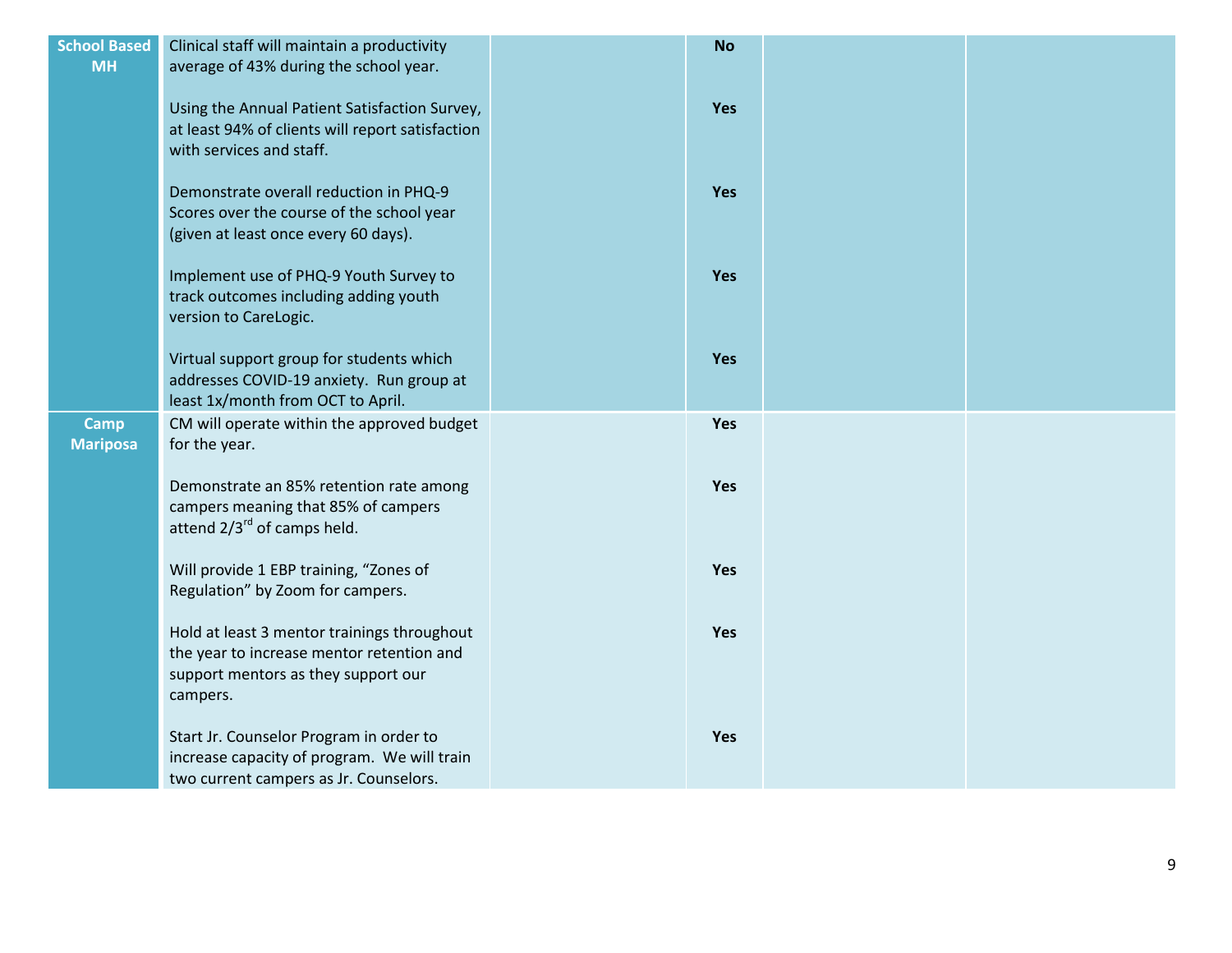| $MAR - Clark$   | Maintain a census of 400 patients in MAR.                                                    |                               | Yes       |  |
|-----------------|----------------------------------------------------------------------------------------------|-------------------------------|-----------|--|
| <b>County</b>   |                                                                                              |                               |           |  |
|                 | Implement an EHR needs assessment to                                                         |                               | Yes       |  |
|                 | assist in tracking patient needs and to                                                      |                               |           |  |
|                 | ensure follow up for patient satisfaction.                                                   |                               |           |  |
|                 | Retain 20 patients for the OTN contract time<br>period.                                      |                               | Yes       |  |
|                 | Implement hep C and HIV testing and<br>Treatment/Referral process.                           |                               | Yes       |  |
|                 | Implement primary care clinic and serve 20                                                   |                               | Yes       |  |
|                 | patients.                                                                                    |                               |           |  |
| <b>Sobering</b> | Decrease use of professional services by<br>10%.                                             | Program Director left<br>LLC. | <b>No</b> |  |
|                 | Increase Annual Patient Satisfaction Survey<br>return rates to 51%.                          |                               | <b>No</b> |  |
|                 | Implementation of C-SSRS (short) on admit.                                                   |                               | Yes       |  |
|                 | Increase myStrength referral rate by 10%.                                                    |                               | Yes       |  |
|                 | 90% of staff (outside of their 90 day                                                        |                               | <b>No</b> |  |
|                 | probationary period) will have shadowed<br>MAT team.                                         |                               |           |  |
| Bellingham/     | Implement and establish an in-person &                                                       |                               | Yes       |  |
| Mt. Vernon      | Telehealth mental health program (Adult).                                                    |                               |           |  |
| <b>OP</b>       |                                                                                              |                               |           |  |
|                 | Engage 65% of SUD OP patients for 90 days<br>or longer.                                      |                               | Yes       |  |
|                 | To train and implement C-SSRS & PHQ9 and<br>monitor scores by documenting in ISP<br>reviews. |                               | Yes       |  |
|                 | Maintain 55% program productivity (SUD                                                       |                               | Yes       |  |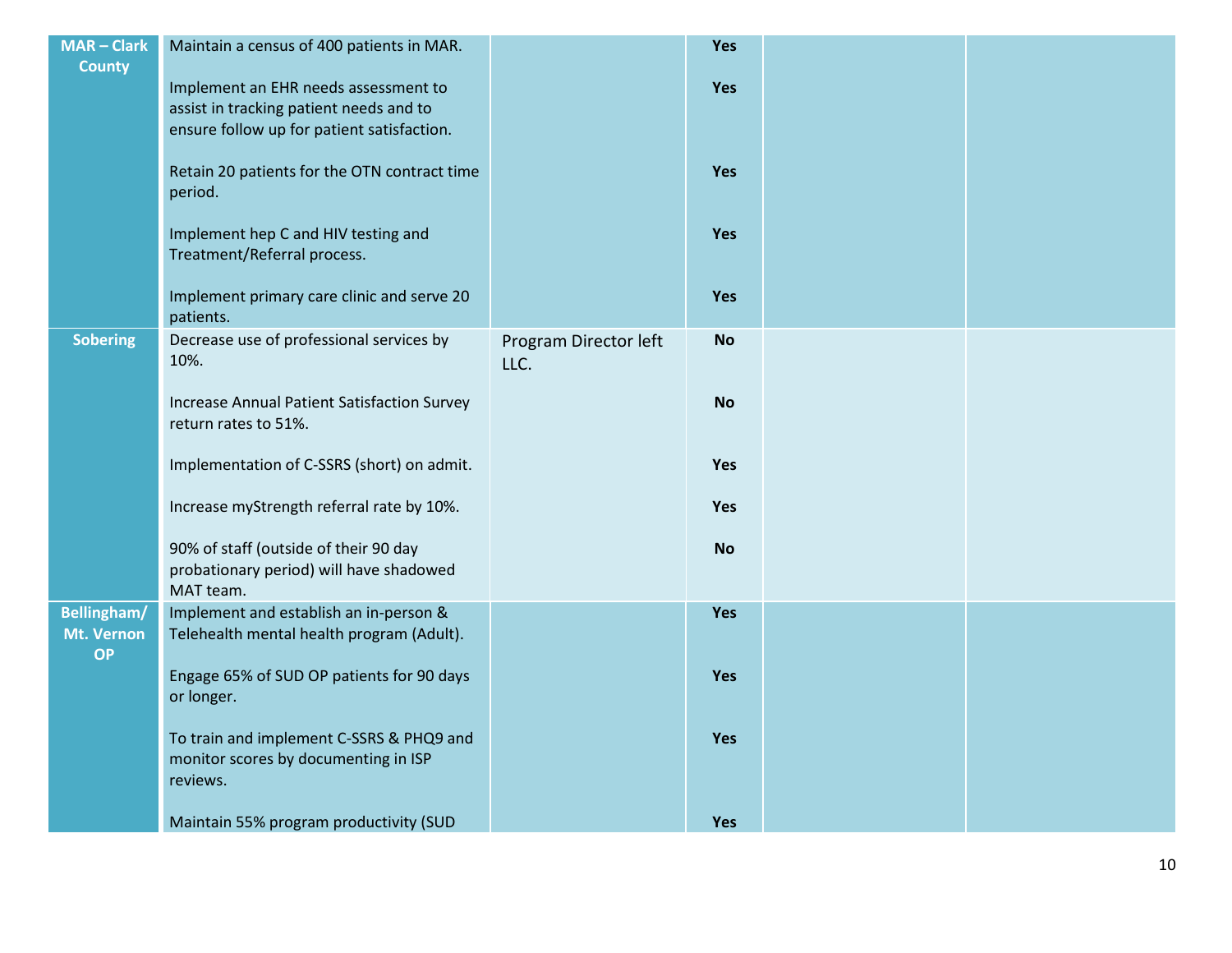|                  | services)                                                                               |            |  |
|------------------|-----------------------------------------------------------------------------------------|------------|--|
|                  | Schedule an intake for patients                                                         | <b>Yes</b> |  |
|                  | recommended for services within 5 business                                              |            |  |
|                  | days of an assessment.                                                                  |            |  |
| <b>Men's Low</b> | Finalize the Recovery House Program                                                     | Yes        |  |
| Intensity        | Manual and Resident Orientation Handbook                                                |            |  |
| <b>Recovery</b>  | no later than 5/30/20.                                                                  |            |  |
| Program          |                                                                                         |            |  |
|                  | Create a "How can we assist in meeting your                                             | Yes        |  |
|                  | needs?" document to be given to residents<br>during the intake process prior to opening |            |  |
|                  | but no later than 5/30/2020.                                                            |            |  |
|                  |                                                                                         |            |  |
|                  | Create a weekly "check in "document for                                                 | Yes        |  |
|                  | residents to complete that identifies what                                              |            |  |
|                  | the individual will be working on specifically                                          |            |  |
|                  | for the week that aligns with their individual                                          |            |  |
|                  | treatment plan. This document will be                                                   |            |  |
|                  | reviewed weekly during the individual's<br>weekly session with their SUDP/T prior to    |            |  |
|                  | opening but no later than 5/30/20.                                                      |            |  |
|                  |                                                                                         |            |  |
|                  | Create an intake and orientation process to                                             | Yes        |  |
|                  | be completed with residents of the Recovery                                             |            |  |
|                  | House prior to opening but no later than                                                |            |  |
|                  | 5/30/2020.                                                                              |            |  |
|                  | Create a referral form/process that includes                                            | Yes        |  |
|                  | program eligibility to distribute to                                                    |            |  |
|                  | community providers prior to opening but                                                |            |  |
|                  | no later than 5/30/2020.                                                                |            |  |
| <b>MAR-</b>      | Increase MAT Clinic hours in Oak Harbor                                                 | <b>Yes</b> |  |
| Bellingham/      | from 3hrs. per wk. to 6hrs. per wk.                                                     |            |  |
| <b>Mt Vernon</b> |                                                                                         |            |  |
|                  | Implement a form to obtain patient                                                      | Yes        |  |
|                  | preference, satisfaction with services and<br>referral requests - meet at least a 90%   |            |  |
|                  |                                                                                         |            |  |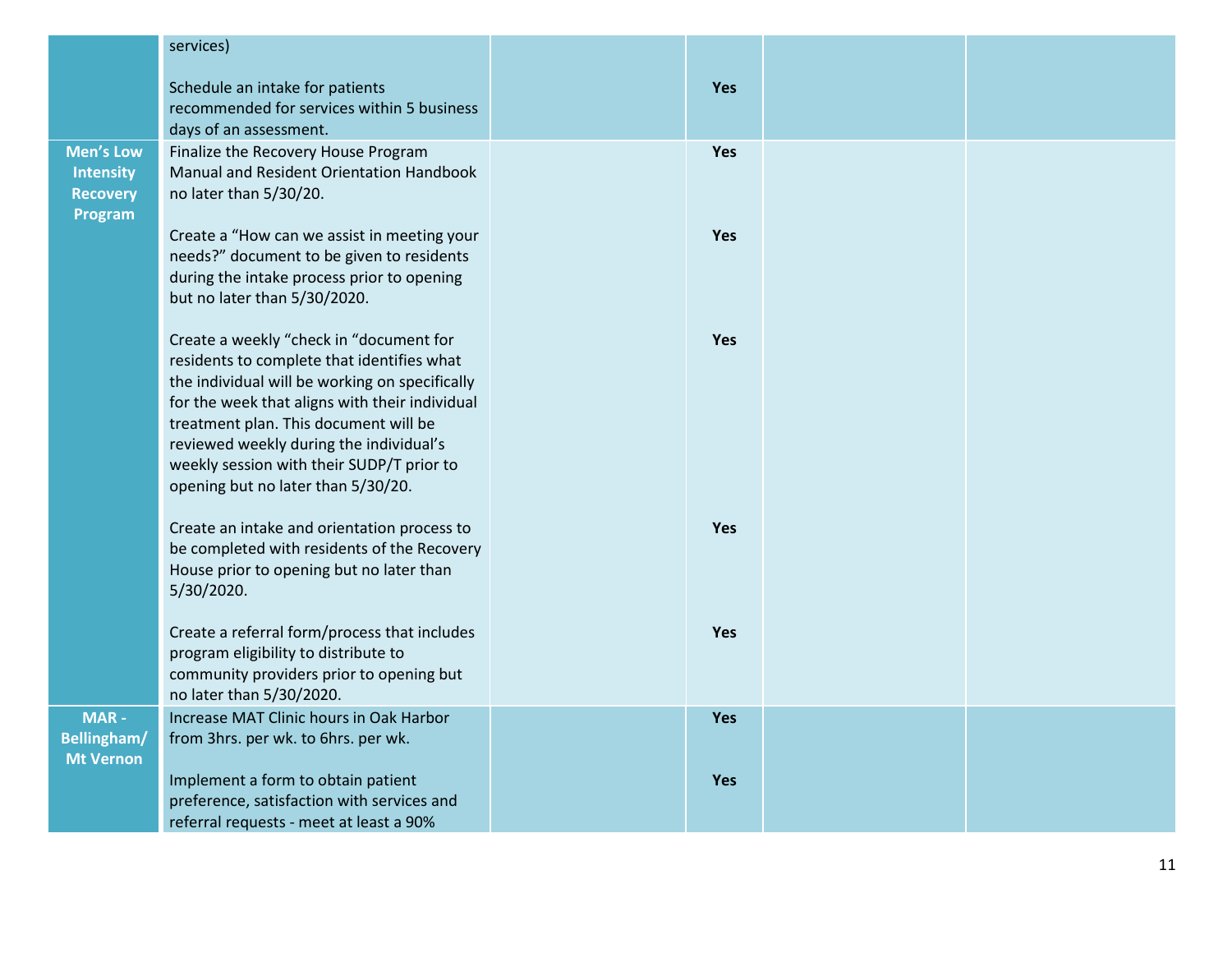|    | satisfaction rate.                                                                                                                                                                                                                                                                                                                                                                                                                                                   |            |  |
|----|----------------------------------------------------------------------------------------------------------------------------------------------------------------------------------------------------------------------------------------------------------------------------------------------------------------------------------------------------------------------------------------------------------------------------------------------------------------------|------------|--|
|    | Increase from 40% to 60% of new patients                                                                                                                                                                                                                                                                                                                                                                                                                             | Yes        |  |
|    | who complete 3 month GPRA survey.                                                                                                                                                                                                                                                                                                                                                                                                                                    |            |  |
|    | To increase from 30% to 50% MAT Team<br>productivity.                                                                                                                                                                                                                                                                                                                                                                                                                | <b>No</b>  |  |
|    |                                                                                                                                                                                                                                                                                                                                                                                                                                                                      |            |  |
|    | Implement MAT telehealth at Oak Harbor.                                                                                                                                                                                                                                                                                                                                                                                                                              | <b>Yes</b> |  |
| QA | Create a CARF "Show Proof" electronic<br>folder for QA; then present to CARF<br>committee in preparation for 2022 Survey.<br>For example, the QA "Show Proof"<br>electronic folder would include (but not<br>limited to) Section 1M Performance<br>Measurement and Management, Section 1N<br>Performance Improvement and section 2H<br>Quality Records Management and the<br>folders would contain the "proof" of how we<br>meet or exceed the standard description. | <b>Yes</b> |  |
|    | Create a plan to administer Treatment<br><b>Interval Surveys and Annual Patient</b><br>Satisfaction Surveys electronically. Create a<br>plan to administer Post Discharge Surveys,<br>Treatment Interval Surveys and Annual<br>Patient Satisfaction Surveys multi-<br>linguistically (Spanish, Russian & Ukrainian)<br>using the Survey Monkey link. (Surveys<br>could be administered via Kiosk, laptop, text<br>(paper), email, zoom etc.)                         | <b>Yes</b> |  |
|    | Design a plan/system to monitor the<br>treatment completion rates of all in-patient<br>programs.                                                                                                                                                                                                                                                                                                                                                                     | Yes        |  |
|    | Create an implementation plan for the CLAS<br>standards using the Logic Model of CLAS<br>standards within the behavioral health                                                                                                                                                                                                                                                                                                                                      | Yes        |  |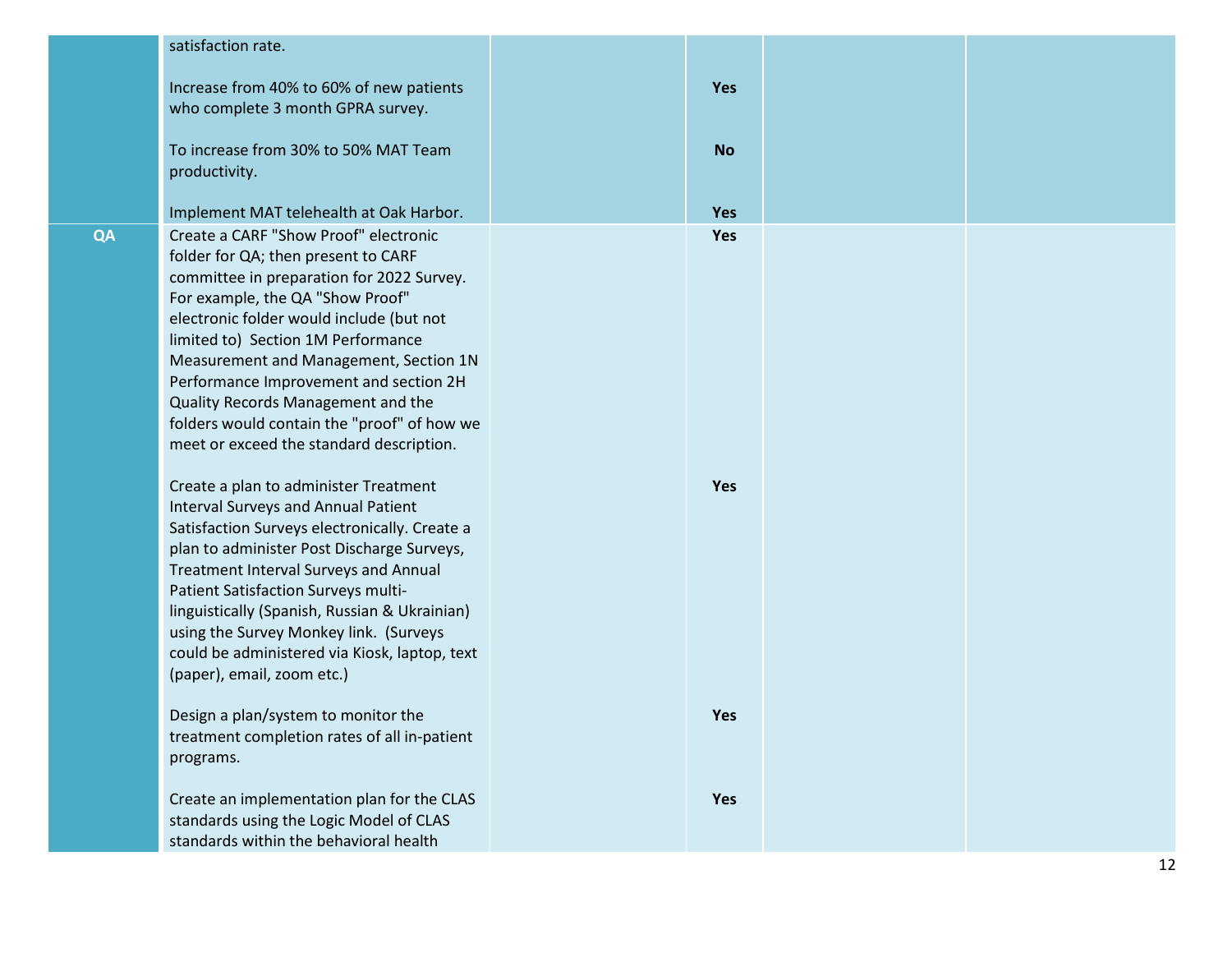|            | setting. With specific assignments provided<br>to the following committees: Diversity &<br>Inclusion, Trauma Informed Response<br>Advocates (TIRA), Quality Assurance &<br>Improvement, Training & Curriculum and<br>CARF.<br>Create a referral tracking system by either<br>utilizing or modifying the existing<br>"Treatment Feedback Form" in Carelogic to<br>provide feedback to our referents, and | Yes       |  |
|------------|---------------------------------------------------------------------------------------------------------------------------------------------------------------------------------------------------------------------------------------------------------------------------------------------------------------------------------------------------------------------------------------------------------|-----------|--|
|            | improve referral rates over time.                                                                                                                                                                                                                                                                                                                                                                       |           |  |
| <b>EHR</b> | Identify top Help-Desk tickets. Determine<br>which type of staff and which topics are<br>most common and create and provide<br>training around it.                                                                                                                                                                                                                                                      | Yes       |  |
|            | Create and implement New User Manual.                                                                                                                                                                                                                                                                                                                                                                   | Yes       |  |
|            | Investigate and develop a plan for<br>electronically integrating the UA system<br>with Carelogic. Submit report to executive<br>team on the cost and timeframe for<br>integrating these 2 systems.                                                                                                                                                                                                      | <b>No</b> |  |
|            | Identify 2 ways to improve Carelogic. Use<br>Qualifacts community to find ways to<br>improve current work flows. Present them<br>to Chief Quality Officer and Chief Clinical<br>Officer. Implement the improvements.                                                                                                                                                                                    | Yes       |  |
|            | eMAR - Map and test in Cert for<br>implementation of Crisis Wellness Center<br>launch. Work with Director and RN<br>Supervisor to develop eMAR mapping,<br>workflows and descriptor lists.                                                                                                                                                                                                              | Yes       |  |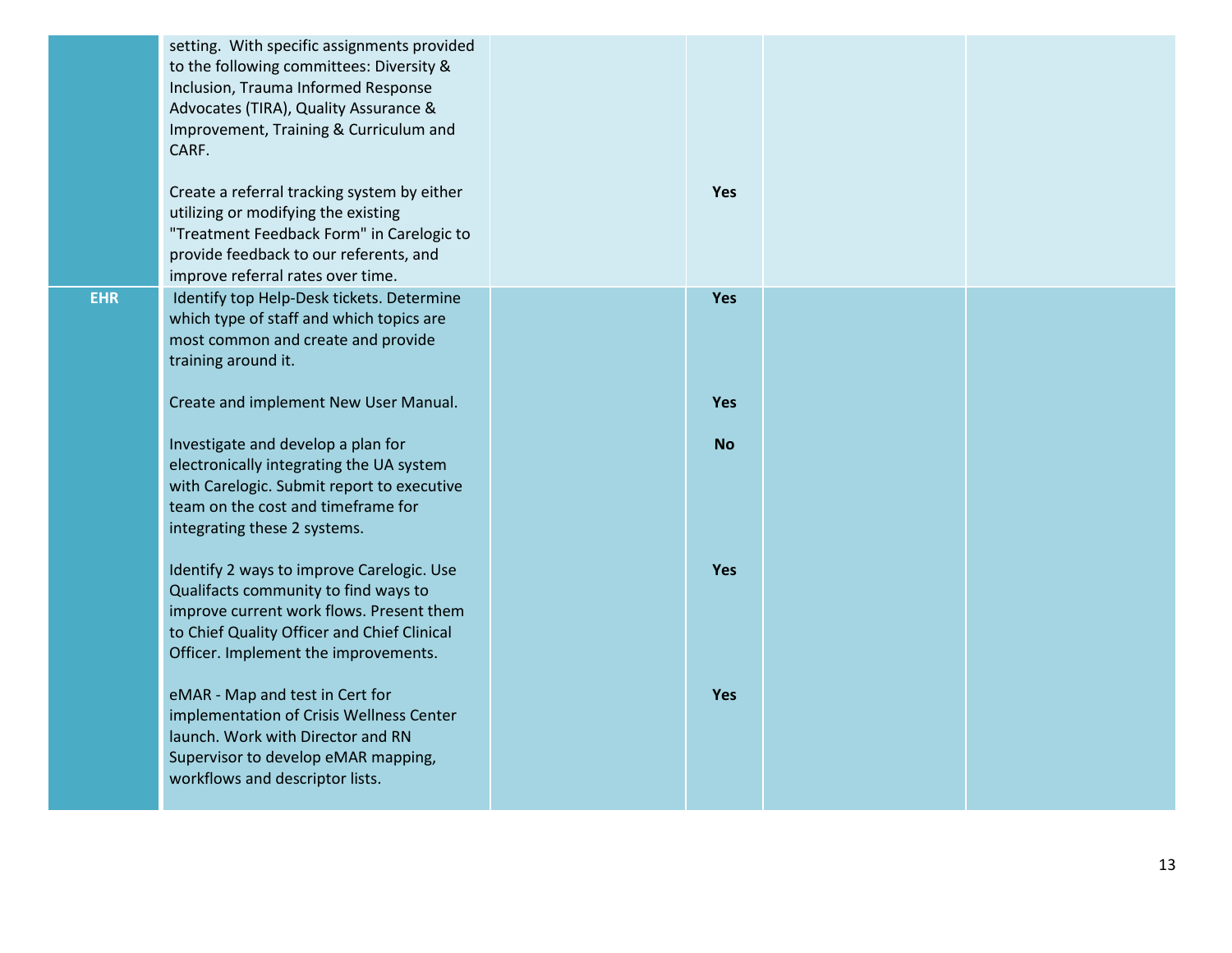| <b>Records</b>                    | Transfer DataSafe bar codes with location of<br>Lifeline files for all boxes stored at Datasafe<br>Storage to a folder on the Company "O"<br>drive as 'read only' with limited access to<br>staff.                                                                                                                      | Yes |  |
|-----------------------------------|-------------------------------------------------------------------------------------------------------------------------------------------------------------------------------------------------------------------------------------------------------------------------------------------------------------------------|-----|--|
|                                   | Update "Documentation of copies of records<br>Released Form" to reflect the many changes<br>to additional programs for the last three<br>years.                                                                                                                                                                         | Yes |  |
|                                   | Training with Claudine Blake scanning<br>documents from Men's Resi., WRC,<br>Sobering, W/M. Training will be weekly 2-<br>3hrs for approx. 44 weeks. Training consists<br>of breaking down files, separating<br>paperwork in to separate files & uploading<br>into Carelogic.                                           | Yes |  |
|                                   | Prepare a bulletin for All Staff listing changes<br>to 42 CFR PART 2.                                                                                                                                                                                                                                                   | Yes |  |
|                                   | Create an electronic "Records Specialist<br>Instructional Guide" that will provide step-<br>by-step instructions for any person filling in<br>the Records Specialist job. The Instruction<br>Guide will have a table of contents with<br>hyperlinks to be stored in a new folder on<br>the Company (O) drive "Records". | Yes |  |
| <b>Fund</b><br><b>Development</b> | Increase number of individual donors:<br>Increase number of individual/household<br>donors by 10% (does not include corporate,<br>government or foundation donors).                                                                                                                                                     | Yes |  |
|                                   | Write grant/contract proposals: complete a<br>minimum of forty grant applications and/or<br>government contract proposals, with at<br>least six for each region where Lifeline<br>Connections has a presence (three regions).                                                                                           | Yes |  |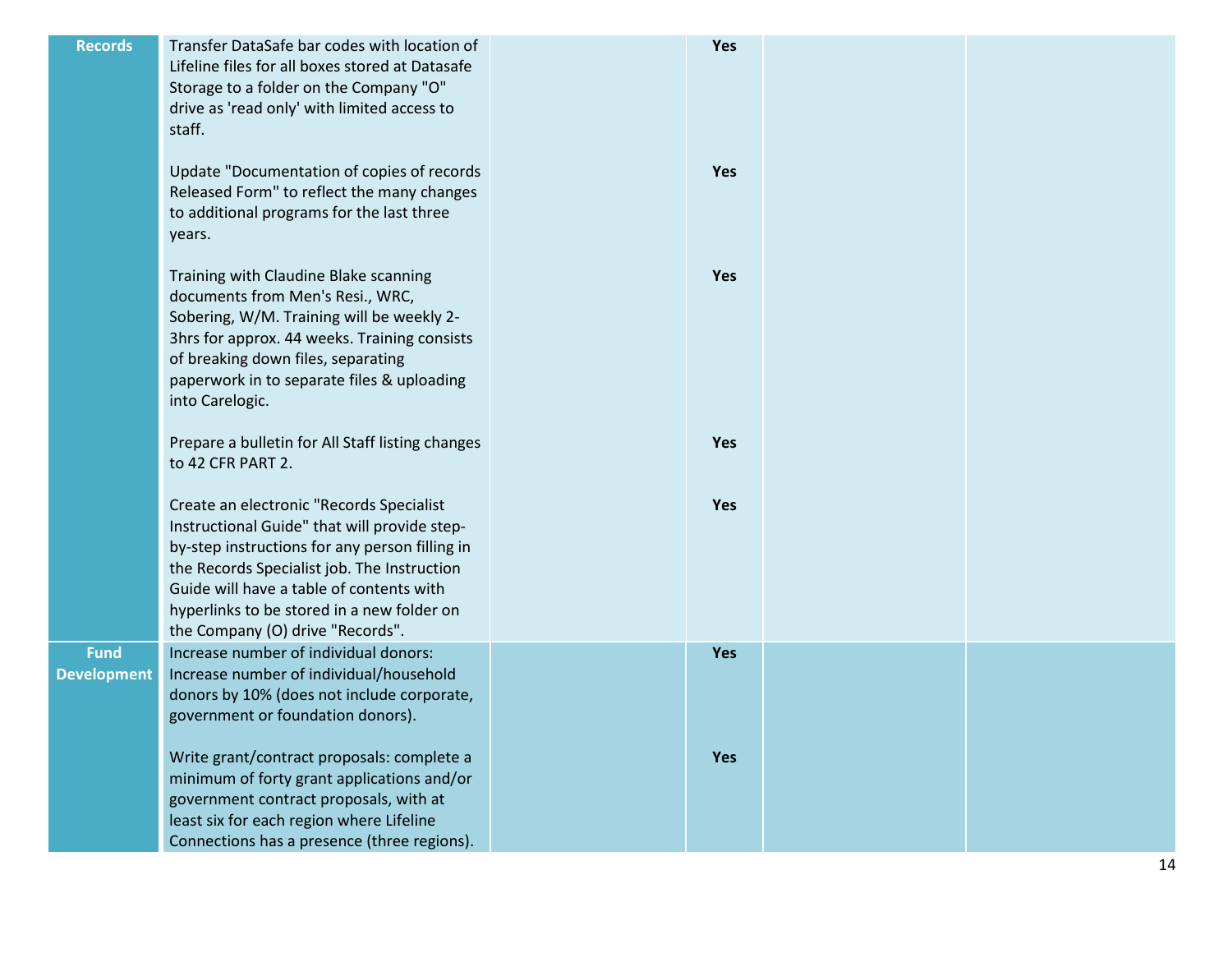|                                  | Increase in-kind donations: increase in-kind<br>goods donations by 10% (does not include<br>volunteer hours).                                                                                                                                                  | <b>Yes</b> |  |
|----------------------------------|----------------------------------------------------------------------------------------------------------------------------------------------------------------------------------------------------------------------------------------------------------------|------------|--|
|                                  | Hold friend-raising or cultivation events:<br>hold four donor cultivation/engagement<br>events (minimum one for each region where<br>Lifeline Connections has a presence); secure<br>corporate sponsorships to ensure combined<br>events result in net profit. | <b>Yes</b> |  |
|                                  | Improve quality of donor communications:<br>capture, write and market a minimum of<br>twelve client, two donor/volunteer and two<br>staff/board stories about how Lifeline<br>Connections impacted recovery.                                                   | <b>Yes</b> |  |
| <b>Human</b><br><b>Resources</b> | Make the recruiting and onboarding process<br>fully electronic, finalizing the ADP<br>onboarding process.                                                                                                                                                      | Yes        |  |
|                                  | Build and implement a process to transition<br>current employee files into ADP for<br>electronic records, and upload a minimum<br>of 50% of current employee records into the<br>system.                                                                       | <b>No</b>  |  |
|                                  | Utilize ADP's recruitment tracking system so<br>that it replaces the need for the recruitment<br>spreadsheets.                                                                                                                                                 | Yes        |  |
|                                  | Grow the HR 1300 series of the Master<br>Manual to hold Full HR policies referenced in<br>the EE' handbook and reduce the size of the<br>employee handbook.                                                                                                    | <b>Yes</b> |  |
|                                  | Research and form partnerships with a<br>minimum of 8 new culturally specific<br>recruiting avenues to work towards                                                                                                                                            | Yes        |  |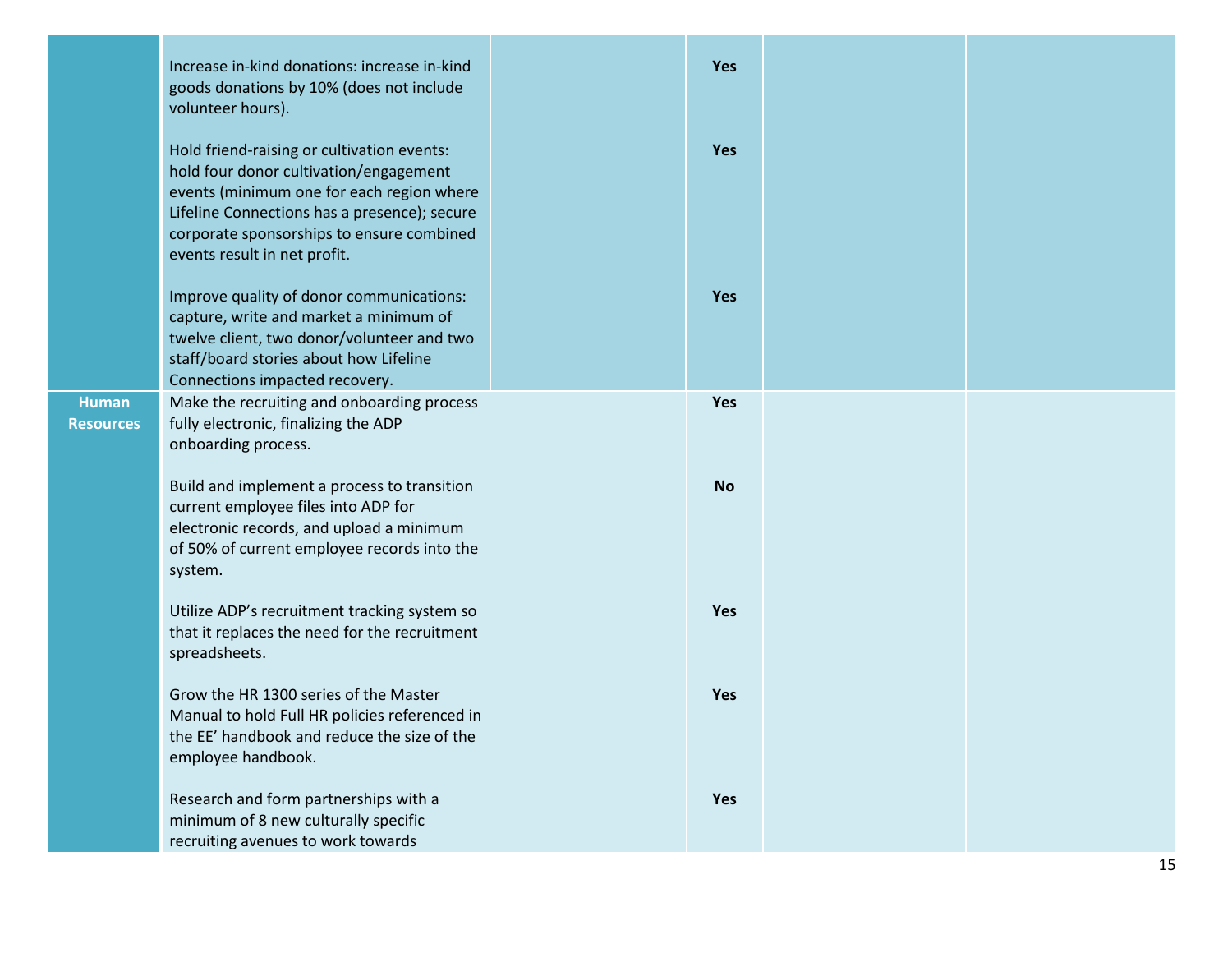|                  | diversifying the agency's employee base.                                                                                                                                                                                                                                                                                                                                                                                                                                                                                        |            |  |
|------------------|---------------------------------------------------------------------------------------------------------------------------------------------------------------------------------------------------------------------------------------------------------------------------------------------------------------------------------------------------------------------------------------------------------------------------------------------------------------------------------------------------------------------------------|------------|--|
| <b>Marketing</b> | The Marketing Department will increase the<br>quantity of Google reviews. Based on the<br>2020 LLC Patient Survey of overall patient<br>satisfaction rating of 94% we believe that if<br>we work to increase the quantity of reviews<br>the overall review rating will increase. Total<br>number of reviews across the agency will<br>increase from 59 to 80 or 34%. The review<br>rating will be averaged across all LLC<br>facilities (Vancouver Campus, Orchards,<br>Aberdeen, Mt. Vernon, Bellingham, WRC,<br>RRC, Crisis.) | Yes        |  |
|                  | The Marketing Department will work with<br>Admissions Department to develop and<br>conduct a staff in-service training focused on<br>patient services and how to access them.                                                                                                                                                                                                                                                                                                                                                   | <b>Yes</b> |  |
|                  | The Marketing Department will work with<br>the Admissions and Front Desk Staff<br>Supervisors to move the telehealth paper<br>process to the LLC website. Documentation<br>posted on the website will include the<br>Outpatient Handbook, Telehealth Packet,<br>and a zoom tutorial.                                                                                                                                                                                                                                            | <b>Yes</b> |  |
|                  | The team members of the Marketing<br>Department will each complete a 40 hour<br>Google Digital Marketing Certification<br>Program.<br>(https://learndigital.withgoogle.com/digitalg<br>arage/course/digital-marketing)                                                                                                                                                                                                                                                                                                          | <b>Yes</b> |  |
|                  | The Marketing Department will work with                                                                                                                                                                                                                                                                                                                                                                                                                                                                                         | <b>Yes</b> |  |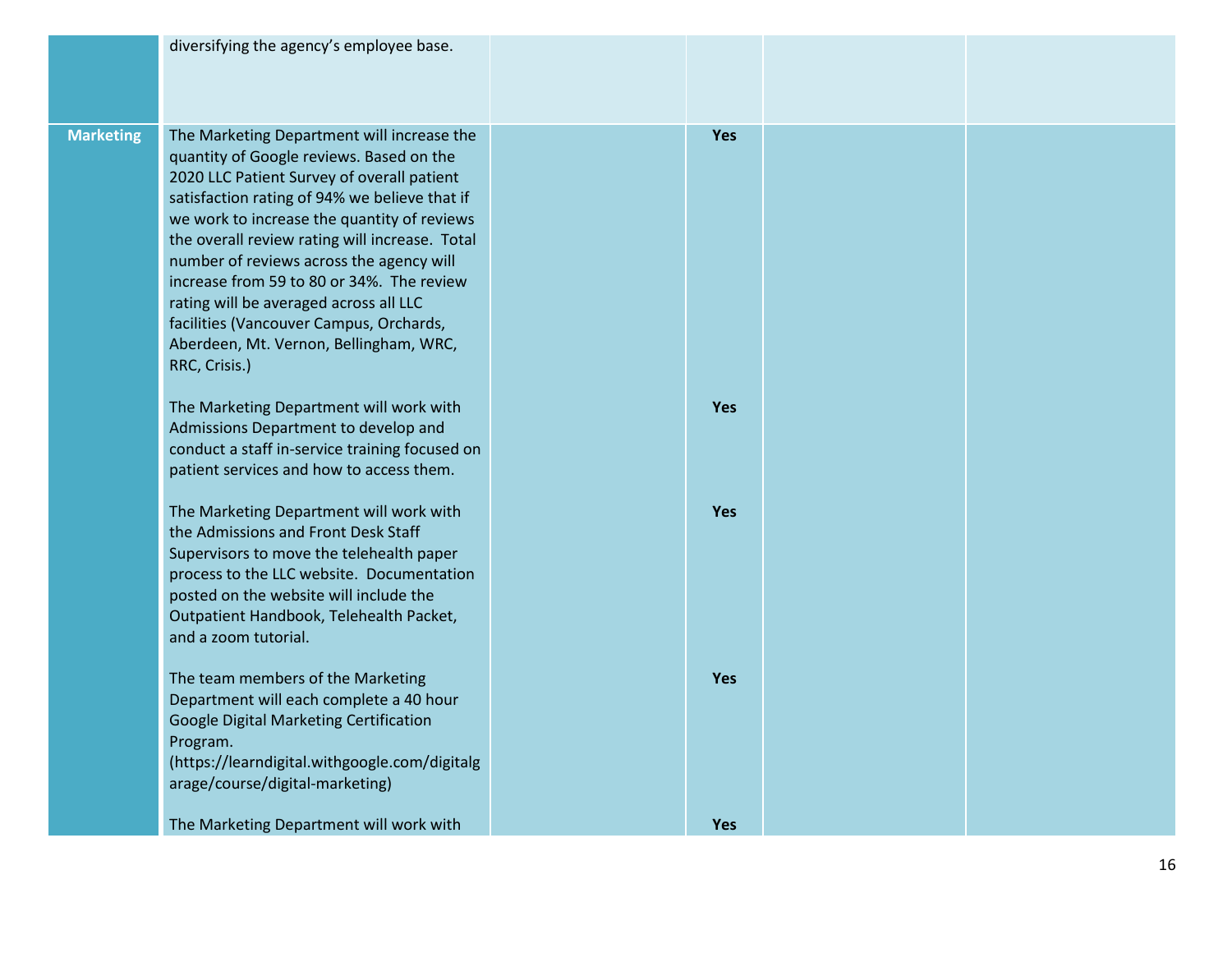|                                    | Lifeline Staff to standardize email signatures<br>throughout the agency with 60% compliance<br>by May 31 (based on the current employee<br>list of 312). In addition, a process will be<br>developed to ensure all new hires are<br>informed and assisted in setting up their<br>signature in the standard format. |     |  |
|------------------------------------|--------------------------------------------------------------------------------------------------------------------------------------------------------------------------------------------------------------------------------------------------------------------------------------------------------------------|-----|--|
| <b>Kitchen</b>                     | Achieve 90% patient satisfaction as<br>measured by independent survey conducted<br>by Kitchen Staff                                                                                                                                                                                                                | Yes |  |
|                                    | Develop staff calendar for timely completion<br>of all agency trainings; at least half of<br>trainings will be complete by 03/31/2021                                                                                                                                                                              | Yes |  |
|                                    | Implement and use remotely monitored<br>Swift sensor temperature monitors at all<br>locations                                                                                                                                                                                                                      | Yes |  |
|                                    | Develop and implement plan to reduce trash<br>output in the kitchen (e.g. recycle more,<br>compost, reduce waste, etc.)                                                                                                                                                                                            | Yes |  |
|                                    | Reduce O/T by 10% year-over-year.                                                                                                                                                                                                                                                                                  | Yes |  |
| <b>Business</b><br><b>Ventures</b> | Write and implement cleaning schedules for<br>café.                                                                                                                                                                                                                                                                | Yes |  |
|                                    | Write Business Plan for Connections Laundry<br>and present by 10/1/20.                                                                                                                                                                                                                                             | Yes |  |
|                                    | Implement Food safety Program.                                                                                                                                                                                                                                                                                     | Yes |  |
|                                    | Resume Café function to the public for at<br>least a limited lunch by 5/31/2021.                                                                                                                                                                                                                                   | Yes |  |
|                                    | Reduce food cost by 10%.                                                                                                                                                                                                                                                                                           | Yes |  |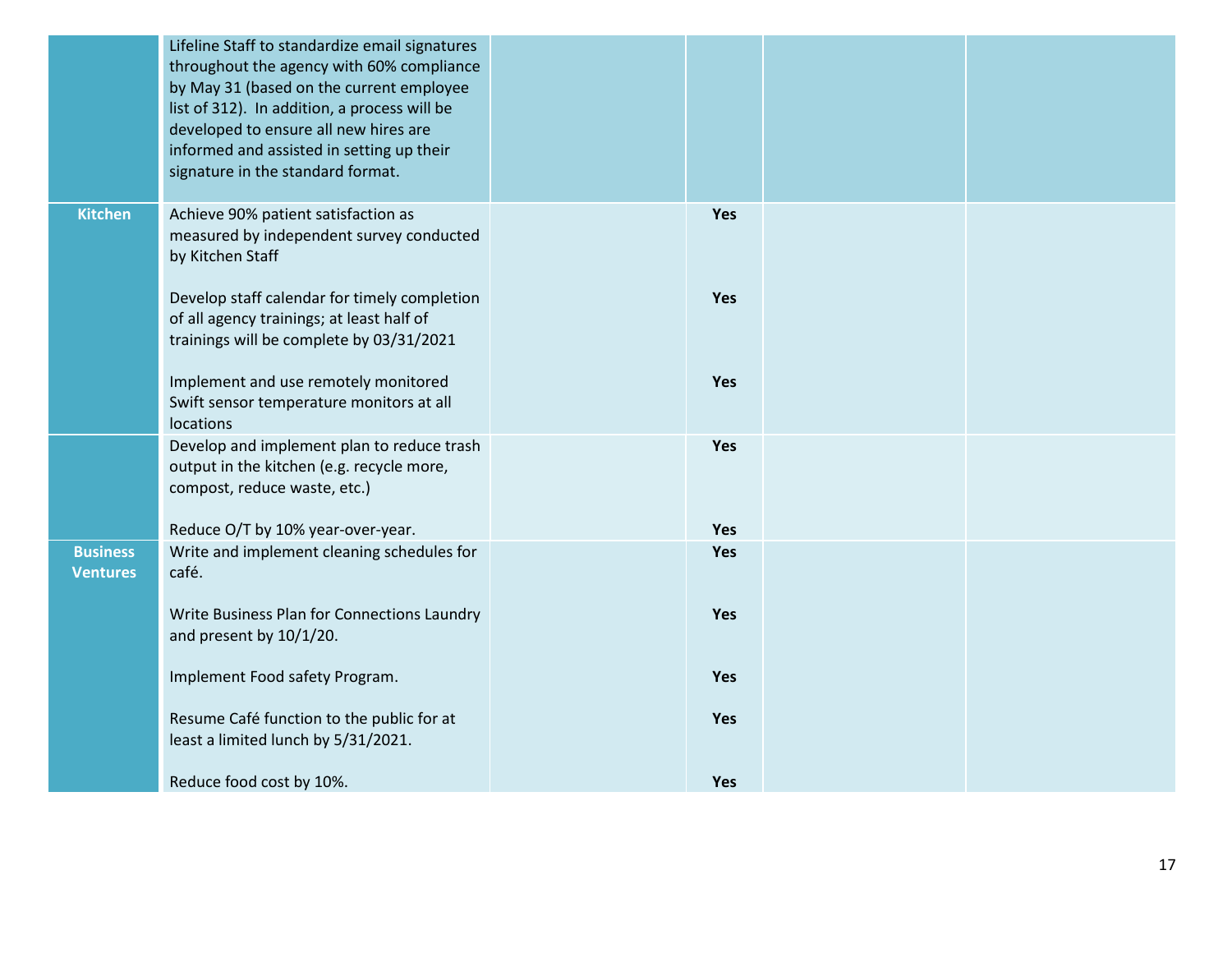| <b>Front Desk</b> | Work with the UA department to establish a<br>quicker check -in process to reduce patient<br>wait times and increase customer service.                                                                                    | Yes        |  |
|-------------------|---------------------------------------------------------------------------------------------------------------------------------------------------------------------------------------------------------------------------|------------|--|
|                   | Train as back-up for Centralized Scheduling<br>team.                                                                                                                                                                      | Yes        |  |
|                   | Support patients with Medicaid enrollment.<br>Assist with enrolling at least 12 patients<br>during the measurement period.                                                                                                | Yes        |  |
|                   | Work with Admissions and Marketing to<br>move the telehealth paper process to the<br>LLC website. Documentation posted on the<br>website will include the Outpatient<br>Handbook, Telehealth Packet and Zoom<br>tutorial. | Yes        |  |
|                   | <b>Cross train with Medical Records</b><br>in document uploading; be able to support<br>the department with document uploads;<br>help to establish a quick guide on document<br>uploads.                                  | <b>Yes</b> |  |
| Payroll           | Attend 5 trainings specific to Payroll<br>Processing, Employee management and<br>other PR related topics.                                                                                                                 | Yes        |  |
|                   | Send out quarterly informational All Staff<br>email regarding Payroll "how-to's" and<br>updates.                                                                                                                          | Yes        |  |
|                   | Research and have implementation plan for<br>earned wages access to employees<br>(preloaded card prior to Payday).                                                                                                        | Yes        |  |
|                   | Work towards/accomplish becoming ADP<br>certified as a Payroll team.                                                                                                                                                      | Yes        |  |
|                   | Monthly trainings for new supervisors &<br>refresher courses on ADP supervisory duties.                                                                                                                                   | Yes        |  |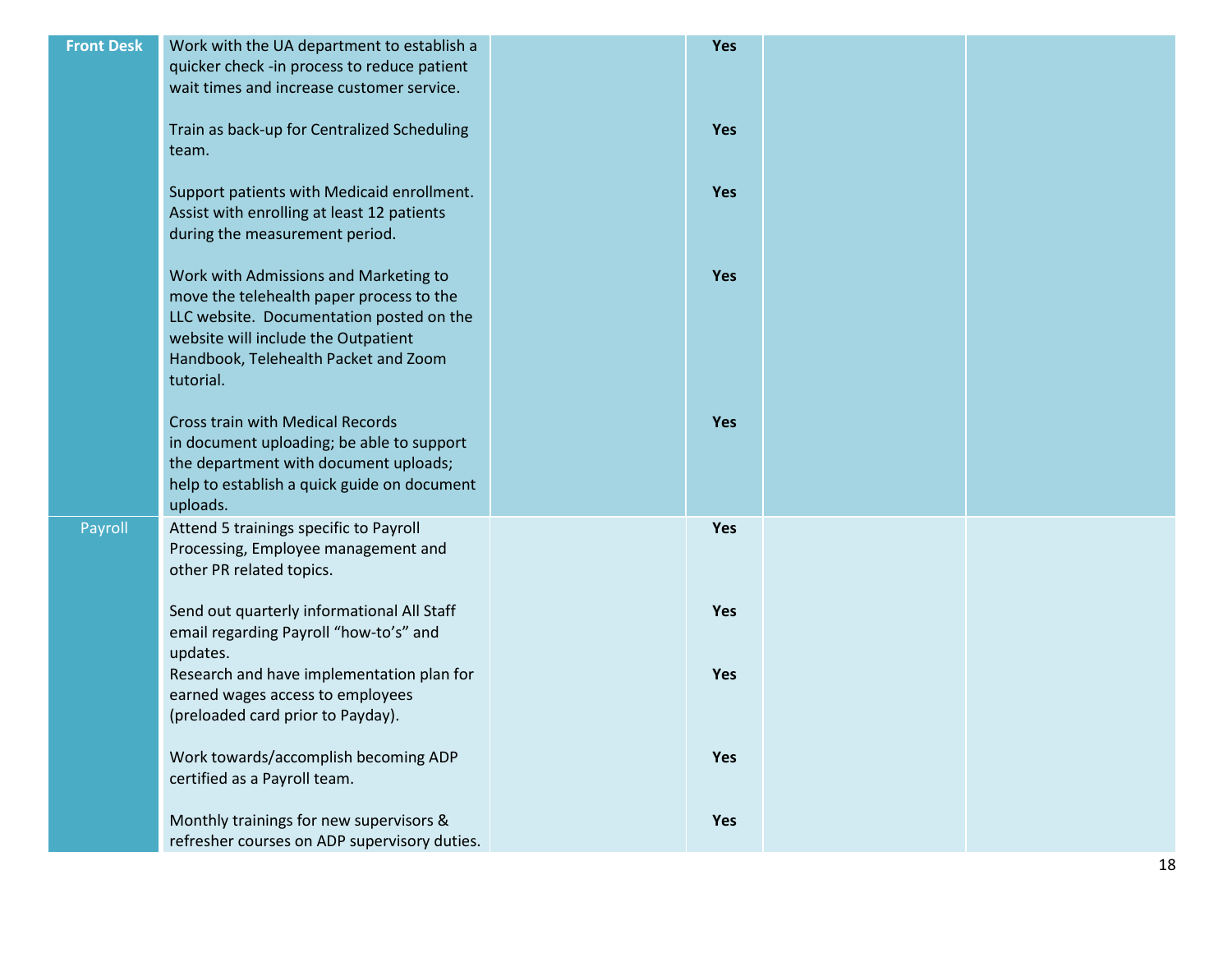| <b>Admissions</b> | 5% or less of residential or withdrawal<br>management claims will deny due to<br>authorization issues.                                                                                                                                                                                                           | Yes        |  |
|-------------------|------------------------------------------------------------------------------------------------------------------------------------------------------------------------------------------------------------------------------------------------------------------------------------------------------------------|------------|--|
|                   | The Admissions team will work with the<br>Marketing Department to develop and<br>conduct a staff-in service focused on patient<br>services and how to access them.                                                                                                                                               | Yes        |  |
|                   | The Admissions team will work with the<br>Marketing Department and Front Desk Staff<br>and Supervisor to move the Telehealth<br>paper process to the LLC website.<br>Documentation posted on the website will<br>include the Outpatient Handbook,<br>Telehealth Packet and a Zoom tutorial                       | Yes        |  |
|                   | Increase the average daily count for men's<br>and women's residential census combined<br>(does not include PPW census numbers)<br>15% over last year. Will re-evaluate mid-<br>year if COVID-19 impacts this goal.                                                                                               | <b>Yes</b> |  |
| <b>Facilities</b> | Research, plan and possibly implement the<br>installation of Solar Energy panels at the<br>following LLC site: WRC, Men's Residence,<br>and Women's Residence.                                                                                                                                                   | Yes        |  |
|                   | Transform, revise and update the Facilities<br>Supervisor Manual. The new manual will<br>have work instructions for all task<br>performed by the Facilities Department,<br>including, but not exclusive to, tracking of<br>PPE inventory, response to emergencies (i.e.<br>COVID-19), maintaining vehicles, etc. | Yes        |  |
|                   | Plan, analyze and (if found feasible) bring<br>Handyman services in house instead of<br>contracting it out.                                                                                                                                                                                                      | Yes        |  |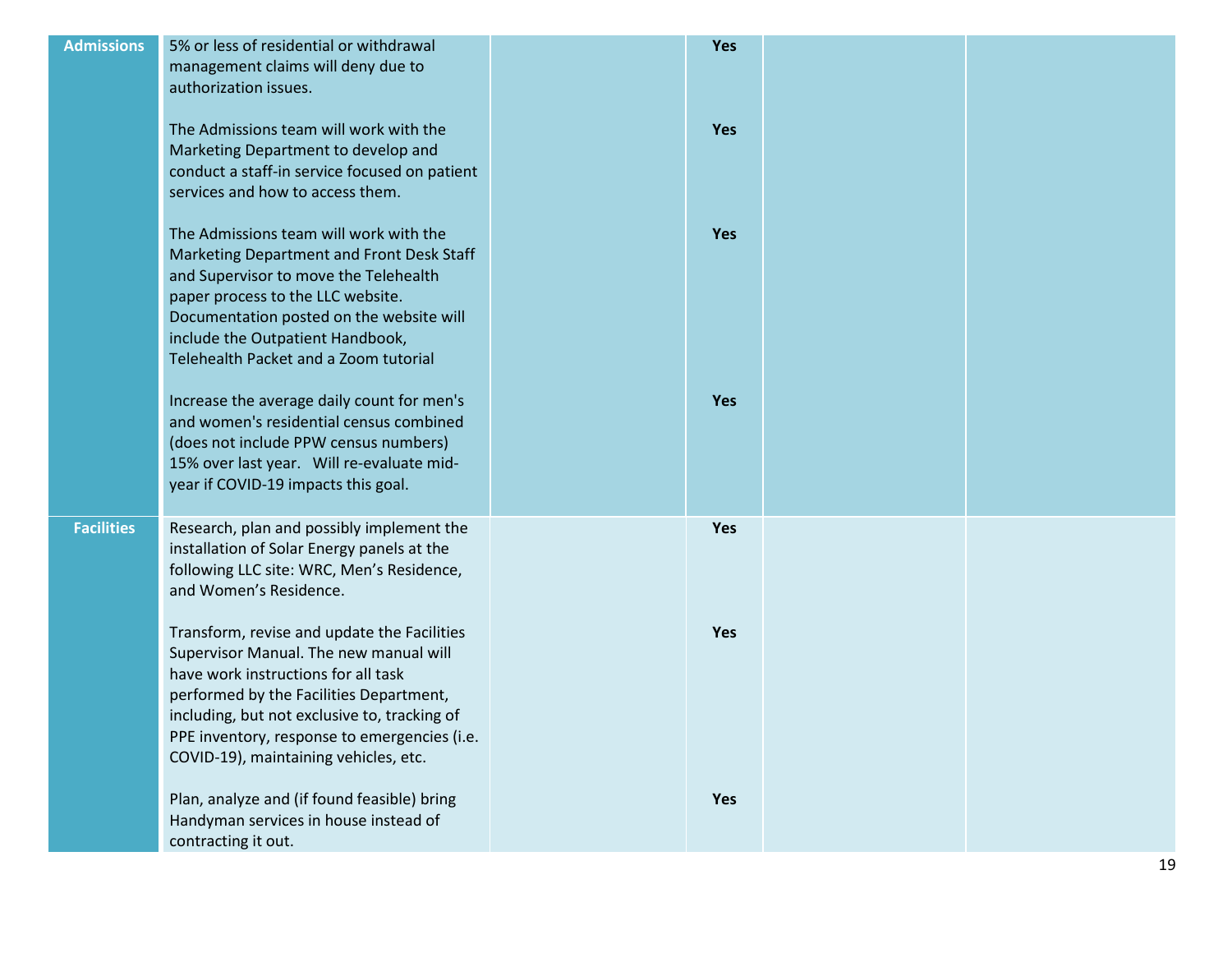|                        | Install a POS and Inventory system that is a<br>web based for the Facilities Department to<br>assist in the ordering process and to track<br>the volume of inventory and to report on<br>the movement of supplies from one LLC<br>location to another. | <b>Yes</b> |  |
|------------------------|--------------------------------------------------------------------------------------------------------------------------------------------------------------------------------------------------------------------------------------------------------|------------|--|
| $\mathsf{I}\mathsf{T}$ | Roll out e-faxing across the organization.<br>Train staff and develop workflows around e-<br>faxing.                                                                                                                                                   | Yes        |  |
|                        | Replace our 2 primary domain controllers<br>and migrate the LC.LOCAL domain to the<br>current Microsoft domain functional level.                                                                                                                       | <b>Yes</b> |  |
|                        | Fully implement a mobile device<br>management tool that allows for broadcast<br>notifications.                                                                                                                                                         | Yes        |  |
|                        | Maintain helpdesk ticket response time for<br>all IT tickets to an average of 8 business<br>hours.                                                                                                                                                     | <b>Yes</b> |  |
|                        | Migrate all staff to Office 365.                                                                                                                                                                                                                       | <b>Yes</b> |  |
| <b>Bookkeeper</b>      | Bring all regular monthly invoicing of<br>Housing Programs into the Bookkeeping<br>function, including fund utilization tracking.                                                                                                                      | <b>No</b>  |  |
|                        | Fully implement a data load from ADP to<br>Acumatica that takes into account staff<br>location, departments, and fund codes.                                                                                                                           | <b>Yes</b> |  |
|                        | Provide instructions/manual for Directors on<br>using the Acumatica system to manage<br>orders and access reports.                                                                                                                                     | <b>No</b>  |  |
|                        | Create and implement a month-end close<br>checklist to be signed off by Bookkeeper and                                                                                                                                                                 | <b>Yes</b> |  |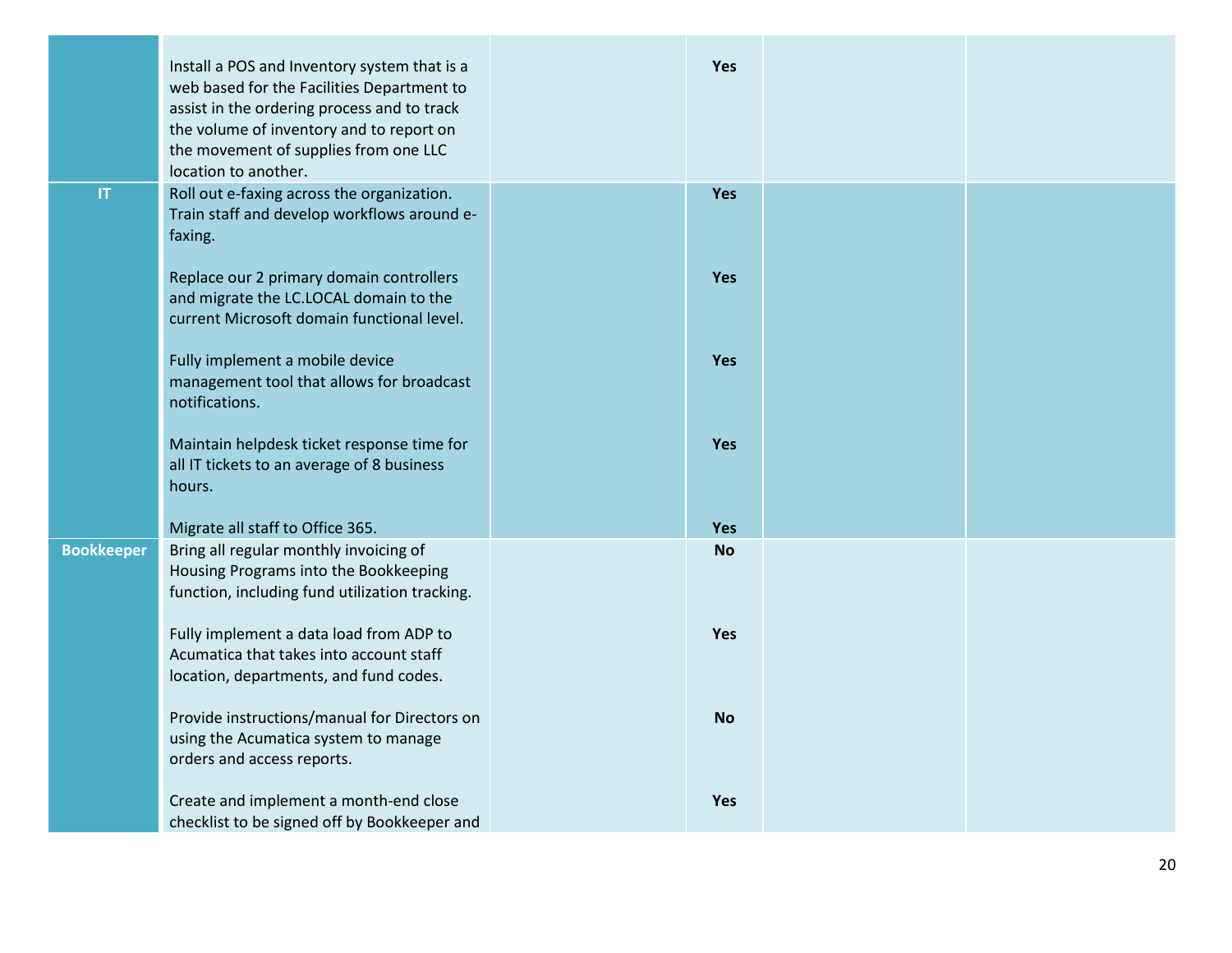|                                      | CFO monthly, including items like<br>depreciation, taxes, liability insurance, major<br>account reconciliations, and allocations.                                                                                                                                                                                                                                                                   |            |  |
|--------------------------------------|-----------------------------------------------------------------------------------------------------------------------------------------------------------------------------------------------------------------------------------------------------------------------------------------------------------------------------------------------------------------------------------------------------|------------|--|
|                                      | Implement the Expense Management<br>module of Acumatica, improving efficiency<br>of the check request and employee                                                                                                                                                                                                                                                                                  | Yes        |  |
| <b>Revenue</b><br><b>Cycle MGMT</b>  | reimbursement processes.<br>Reduce Payer credits to 2% or less of payer<br>aging. As of 5/28/2020, per an all claim by<br>payer, payer only claims report, less than 0,<br>we have \$137,335.27 in credit claims. Per<br>Aging by payer report, total aging is<br>\$3,497,546.27. 4% of payer aging is credits.<br>I propose we work to reduce this credit<br>balance to 2% or less of payer aging. | Yes        |  |
|                                      | Limit Bad Debt write-off to 3% of EHR<br>revenue by ensuring claims receive<br>authorization as needed and are billed in a<br>timely manner, and followed up on in a<br>timely manner.                                                                                                                                                                                                              | <b>Yes</b> |  |
|                                      | Complete new billing audit process for at<br>least 100 services in at least 4 programs.                                                                                                                                                                                                                                                                                                             | Yes        |  |
|                                      | Implement 3 more revenue cycle<br>management recommendations from the<br>ECG audit done in August 2019.                                                                                                                                                                                                                                                                                             | <b>Yes</b> |  |
|                                      | Maximum of 29% of Carelogic payer AR<br>(excluding self-pay/private pay and Third<br>Party Collections) will be over 90 days.                                                                                                                                                                                                                                                                       | <b>Yes</b> |  |
| <b>Executive</b><br><b>Assistant</b> | Obtain more skills as an EA by taking 1<br>training on effective business writing (with<br>an emphasis on meeting minutes if<br>available).                                                                                                                                                                                                                                                         | <b>Yes</b> |  |